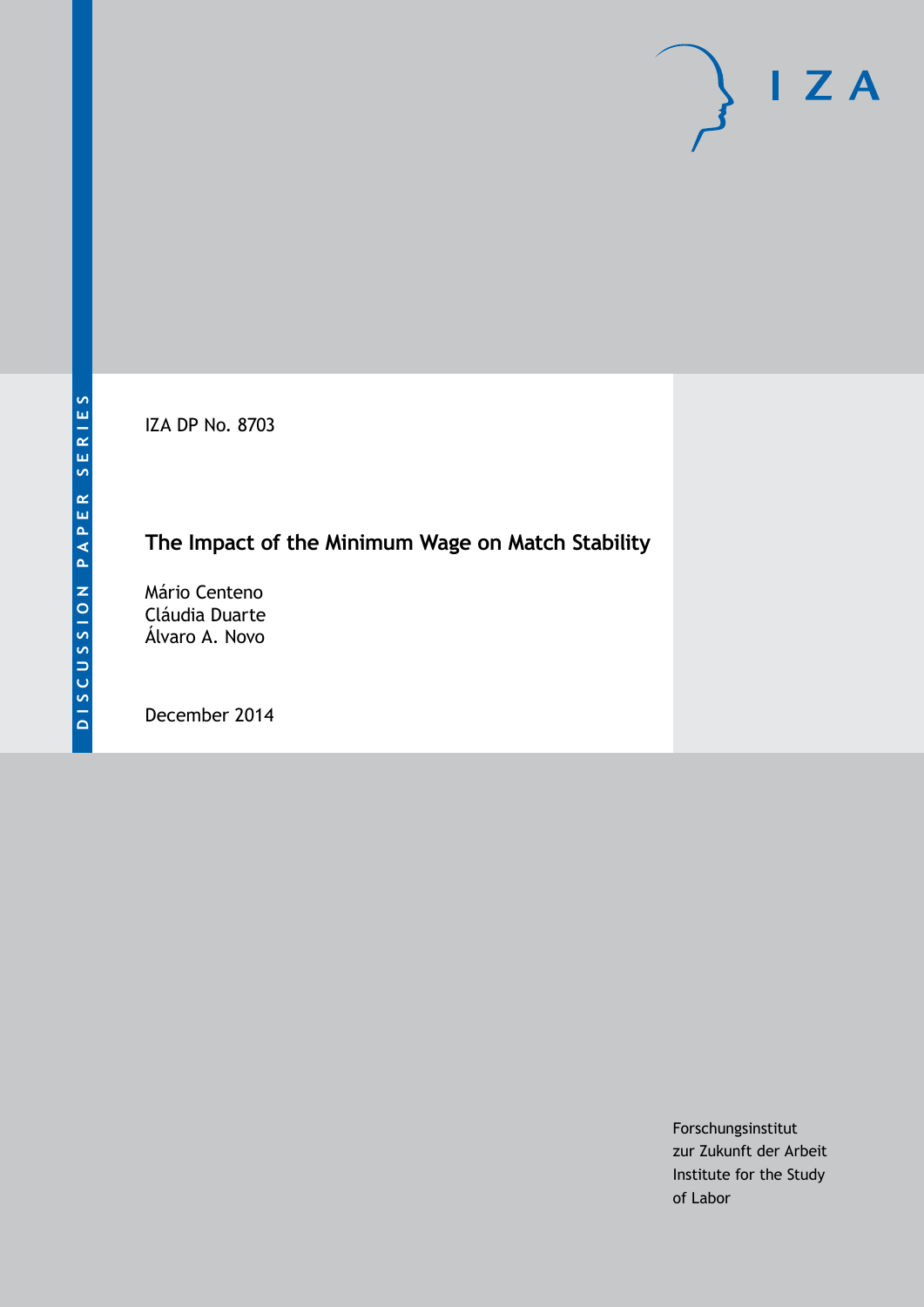# **The Impact of the Minimum Wage on Match Stability**

# **Mário Centeno**

*Banco de Portugal, ISEG, IZA and ISEGI*

# **Cláudia Duarte**

*Banco de Portugal*

# **Álvaro A. Novo**

*Banco de Portugal, Universidade Lusófona and IZA*

Discussion Paper No. 8703 December 2014

IZA

P.O. Box 7240 53072 Bonn Germany

Phone: +49-228-3894-0 Fax: +49-228-3894-180 E-mail: [iza@iza.org](mailto:iza@iza.org)

Any opinions expressed here are those of the author(s) and not those of IZA. Research published in this series may include views on policy, but the institute itself takes no institutional policy positions. The IZA research network is committed to the IZA Guiding Principles of Research Integrity.

The Institute for the Study of Labor (IZA) in Bonn is a local and virtual international research center and a place of communication between science, politics and business. IZA is an independent nonprofit organization supported by Deutsche Post Foundation. The center is associated with the University of Bonn and offers a stimulating research environment through its international network, workshops and conferences, data service, project support, research visits and doctoral program. IZA engages in (i) original and internationally competitive research in all fields of labor economics, (ii) development of policy concepts, and (iii) dissemination of research results and concepts to the interested public.

IZA Discussion Papers often represent preliminary work and are circulated to encourage discussion. Citation of such a paper should account for its provisional character. A revised version may be available directly from the author.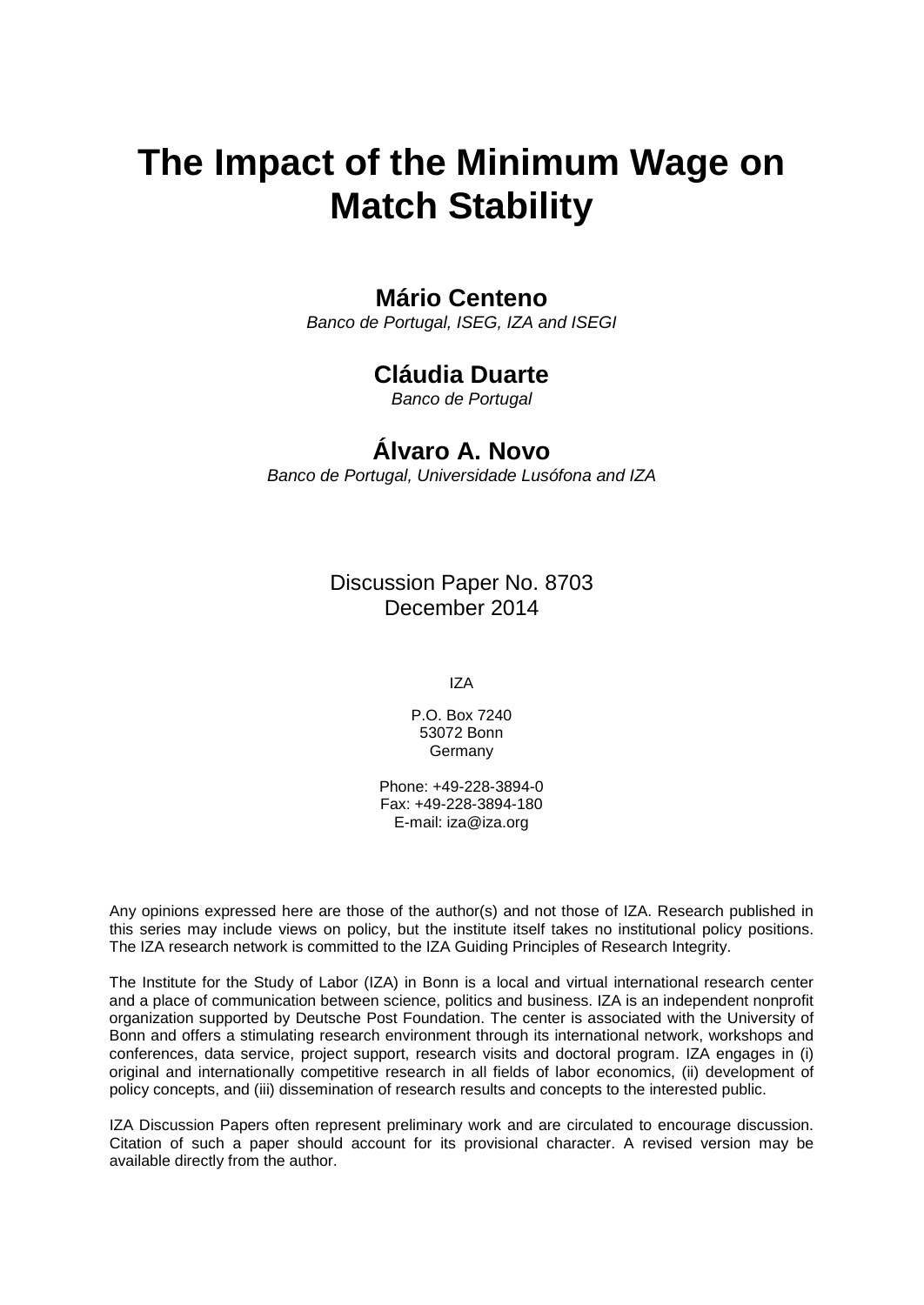IZA Discussion Paper No. 8703 December 2014

# **ABSTRACT**

# **The Impact of the Minimum Wage on Match Stability**

We explore increases in the nominal minimum wage in a difference-in-differences setting to estimate match survival wage elasticity. The elasticity is negative and larger than one for matches directly affected by minimum wage increases, those with paying below the new minimum wage. The impact of the minimum wage is stronger for young workers and the manufacturing sector, groups with a large and increasing share of low-wage workers. Given the low-wage mobility in the Portuguese labor market and the large share of workers directly affected by the minimum wage increase (reaching almost 18%), these results call for a careful analysis of the set of policies that interfere with low-wage employment.

JEL Classification: J23, J38

Keywords: minimum wage, employment and match elasticities, spillover

Corresponding author:

Mário Centeno Banco de Portugal Economics Department Av. Almirante Reis, 71-6 1150-012 Lisbon **Portugal** E-mail: [mcenteno@bportugal.pt](mailto:mcenteno@bportugal.pt)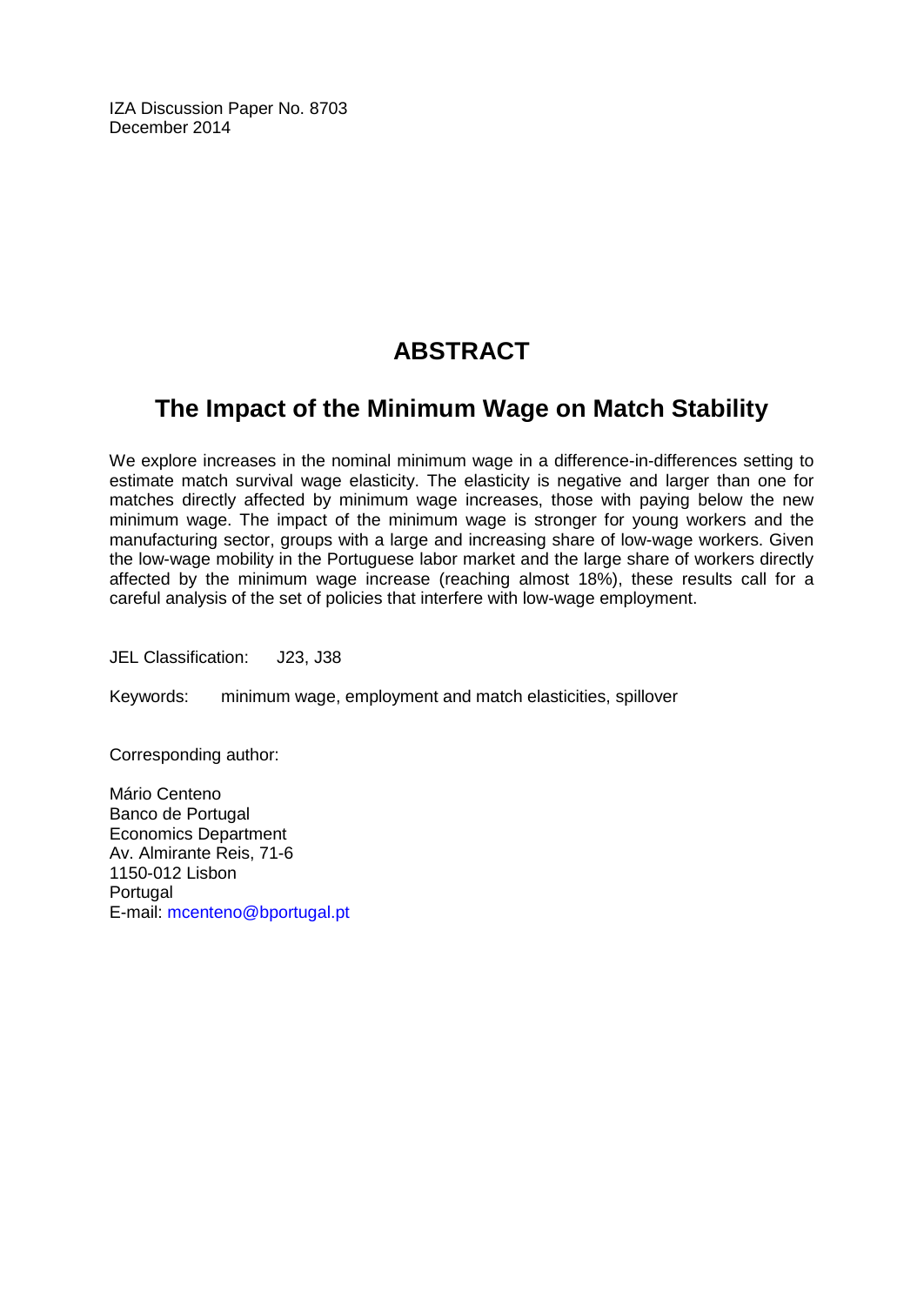### 1 Introduction

The impact of the minimum wage has been analyzed mainly from the point of view of employment outcomes: are workers able to secure employment? However, many theoretical models consider worker-firm relationships in a job-search environment [\(Pissarides](#page-18-0) [2000\)](#page-18-0). In tandem with these theories, labor economics has been placing more emphasis on the behavior of matches. Therefore, in this paper, we focus on the impact of the minimum wage on match survival and wages, decisions typical of internal labor markets [\(Lazear and Shaw](#page-18-1) [2007\)](#page-18-1).

The impact of the minimum wage on a worker's career is better captured in match survival. Low-wage matches, because they are more likely to be low-quality jobs, are easier to terminate [\(Jovanovic](#page-18-2) [1979,](#page-18-2) [Topel and Ward](#page-18-3) [1992\)](#page-18-3). As a result, minimum wage may have a non-trivial role in promoting rotation at the low-end of the wage distribution. With risk-averse workers, the uncertainty arising from minimum wage increases may be detrimental for overall welfare [\(Flinn](#page-17-0) [2010\)](#page-17-0). But the general equilibrium effects are undetermined. A larger minimum wage may increase welfare if it pushes firms and workers to create and look for higher quality jobs [\(Acemoglu](#page-17-1) [2001\)](#page-17-1).

We analyze the impact of minimum wage policy in Portugal between 2002 and 2010, a period with substantial nominal minimum wage increases. We study how the interaction of the (real) minimum wage variation and the worker's position in the distribution of wages affects the probability of match survival and wage. We also study the probability that the worker retains employment. We define a treatment and a control group and apply a difference-indifferences strategy. The treatment group includes all matches directly and indirectly affected by the minimum wage increase. The former includes matches paying less than the new minimum wage and the latter includes the remaining matches up to the 3rd quartile of the wage distribution. The control group includes all matches not affected by the minimum wage increase, by assumption those in the 4th quartile.

We obtain minimum wage elasticities larger than one for matches paying less than the new minimum wage. Changes in the minimum wage affect more strongly employment and wages at the match level, than if there is a change in employer. The impact on wages and employment stability complement each other and are the expected outcome along a labor demand schedule.

The textbook treatment of the minimum wage posits a negative impact on employment,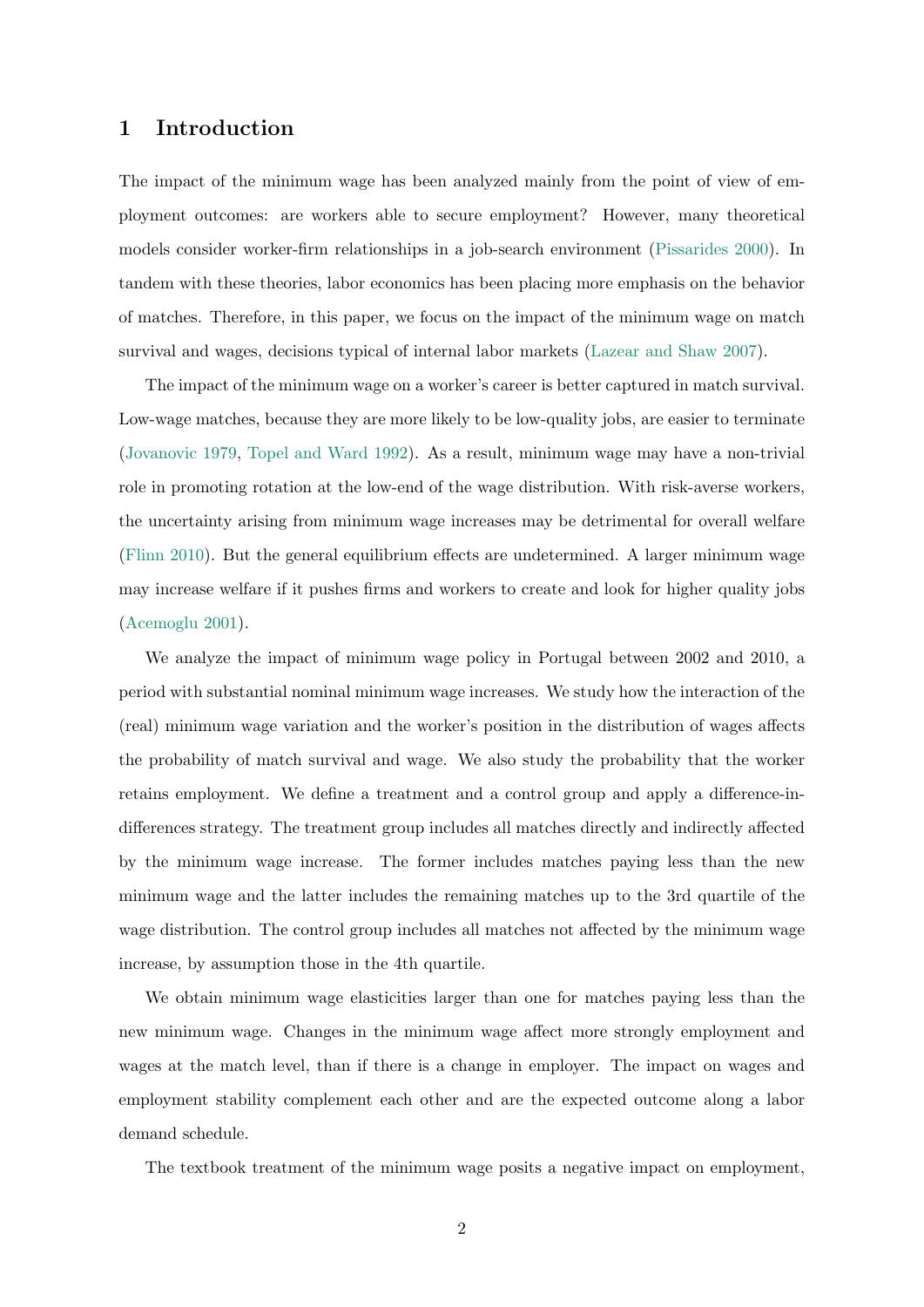but it is also recognized that the minimum wage can have a positive impact under labor market frictions and/or multiple equilibrium [\(Flinn](#page-17-0) [2010\)](#page-17-0). In practice, as pointed out by [Freeman](#page-17-2) [\(1996\)](#page-17-2), research consensus for the impact of the minimum wage on employment is a debate around zero. The empirical evidence shows that the initial level and the dimension of the increase in the minimum wage seem to be relevant to set the case. These empirical regularities come from country studies showing that when the minimum wage is "low" relative to the median wage, it has a small negative or even positive impact on employment [\(Card](#page-17-3) [and Krueger](#page-17-3) [1995,](#page-17-3) [Neumark, Schweitzer and Wascher](#page-18-4) [2004,](#page-18-4) [Dube, Lester and Reich](#page-17-4) [2010\)](#page-17-4). In contrast, a minimum wage that is "high", most notably in France or in some sectors in Germany, is associated with a large disemployment effect [\(Abowd, Kramarz, Margolis and](#page-17-5) [Philippon](#page-17-5) [\(2000\)](#page-17-5) or [Kramarz and Philippon](#page-18-5) [\(2001\)](#page-18-5) for France and König and Möller [\(2009\)](#page-18-6) for Germany).

The minimum wage changes the relative price of workers inside the firm, making those better paid relatively less expensive. This may drive employment away from minimum wage earners, but it may also result in a significant compression of the wage distribution. The latter generates a negative spillover, in the form of a ripple effect, that sets smaller wage increases for workers earning just above the new minimum wage [\(Neumark et al.](#page-18-4) [2004,](#page-18-4) [Autor, Manning](#page-17-6) [and Smith](#page-17-6) [2010\)](#page-17-6).

We find evidence consistent with a ripple effect. In Portugal, large updates of the minimum wage lead to a reduction in the wage increase of matches paying above the new minimum. This implies reductions in lower-tail wage inequality, which are made larger by the reduction in low-wage employment. The minimum wage seems to be binding in the behavior of workers and firms, but the goal of increasing the incomes of low-income workers comes at a cost. Directly for those not securing employment and indirectly through constrained wage progression.

The policy lessons from the Portuguese experience may be relevant for other economies. First, raising the minimum wage may discourage firms from creating low-wage jobs targeted at low-skilled workers. Second, the disemployment effect of the minimum wage can be larger than its direct impact on wages, resulting in a wage elasticity smaller than -1. Third, lower match stability can generate a reduction in training and work experience due to excessive worker rotation. Minimum wage policy should be used with caution as the consequence of these risks is a reduction in lower wage mobility.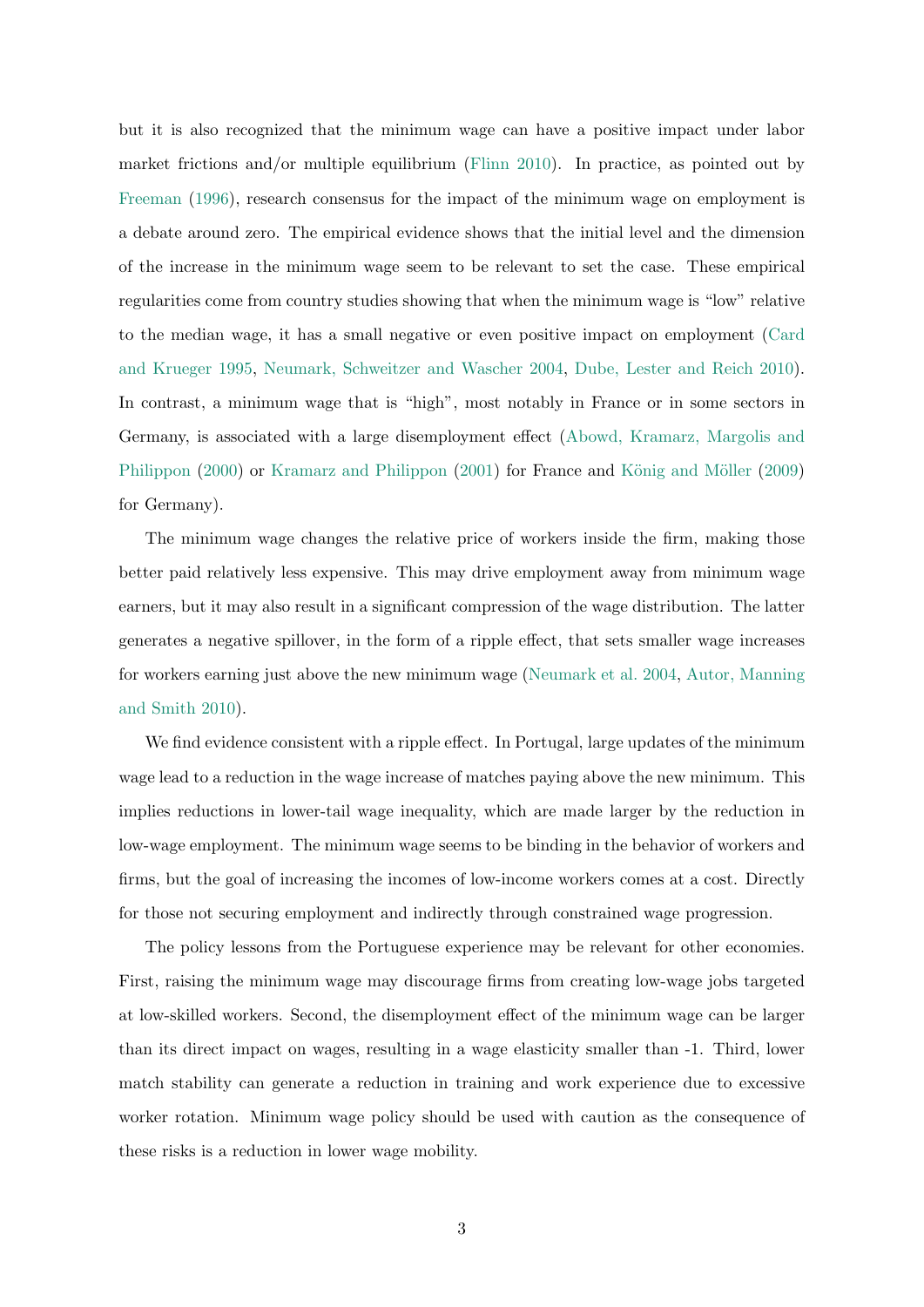### 2 Data

We use Social Security records, a matched employer-employee longitudinal database made available by *Instituto de Informática da Segurança Social* (the Portuguese social security data processing office). The dataset includes all workers with wages and contributions reported to the social security public system from 2002 to 2010. One of the main advantages of this dataset to study wages is its mandatory nature, which arises from the fact that all public related transfers (e.g. pensions, unemployment and disability subsidies) are paid according to the contributory records.

The information on wages refers to the gross monthly values, reported in October of each year. The wage measure includes all types of compensation, namely permanent wage, variable components – such as overtime and premiums, two subsidies paid in Portugal in mid-year and at the end of the year, and seniority-related payments.

The database also includes information on job tenure, gender, age and employment status – employees, self-employed or other –, region, firm size, and activity sector. The coverage of public administration and financial services is limited because these sectors have had their own social security systems.

We restrict the dataset to salaried workers, whose wage is at least the minimum wage. To avoid slight differences due to rounding, we considered that an employee earned the minimum wage if its base wage falls in a 2-euro interval centered on the legal minimum wage (minimum wage  $+/- 1$  euro). Furthermore, inconsistent and missing reports on gender, age and job tenure are dropped.

The sample has almost 25 million year  $\times$  worker  $\times$  firm observations, an average of 2.7 million matches each year.

### 3 The evolution of minimum wage in Portugal

The Portuguese minimum wage legislation introduced in 1974, defined the legal minimum wage for employees with at least 20 years of age, exempting agriculture, domestic work and firms with up to 5 workers. Since then, this legislation has undergone several adjustments and currently there are no exceptions by age, activity sector or firm size. The minimum wage is the same for all employees except apprentices and trainees (whose minimum wage can be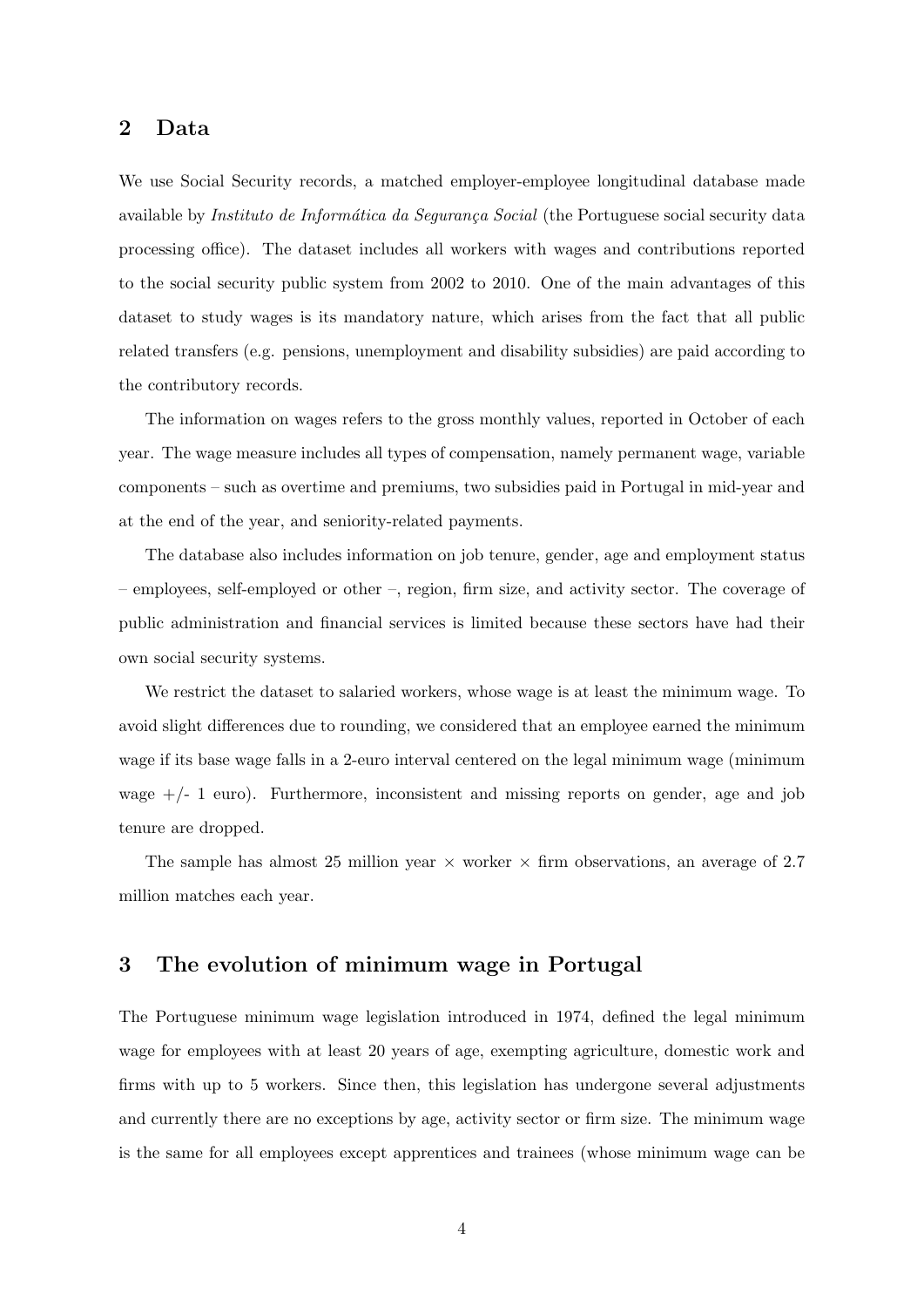reduced by 20%) and disabled workers (reductions between 10% and 50%). Developments in the minimum wage are discretionary, not following a formal rule or indexation. They are often included in national agreements signed by employers associations, unions and the government.

In the sample period, the rate of change of the minimum wage tracked expected inflation until 2006, resulting in changes of the real minimum wage close to zero (Figure [1\)](#page-19-0). This situation changed as a result of the December 2006 5-year agreement aimed at raising the minimum wage from 385 euros to 500 euros by 2011.

#### FIGURE [1;](#page-19-0) see page [18.](#page-19-0)

The Kaitz index in Portugal stands out as one of the largest in Europe, but the pre- and post-agreement periods have quite distinct evolutions in the variables related to the minimum wage. In 2002 the minimum wage was 348 euros, representing 70% of the median wage (Table [1\)](#page-22-0). Until 2006 this figure falls slightly, due to the small increase in the minimum wage, to 67%. In 2009 the Kaitz index was already back at 70% and in 2010 it reached 72%.

### TABLE [1;](#page-22-0) see page [21.](#page-22-0)

The share of minimum wage earners remained fairly stable until 2006, at around 8%, but since 2007 the share of minimum wage earners increased markedly, to reach 12.4% in 2010. This evolution was common to groups defined by age, gender and sectors, being more striking for females and young workers and in manufacturing and the construction sectors (Table [1\)](#page-22-0).

Economic theory predicts that an increase in the minimum wage shifts the wage distribution and destroys low-wage matches. It also predicts a fat tail of wages at the minimum wage as a result of the censoring of the wage distribution [\(Flinn](#page-17-0) [2010\)](#page-17-0). The larger the increase in the minimum wage the sharper these effects would look like [\(Card and Krueger](#page-17-3) [1995\)](#page-17-3). A simple visual inspection of the wage distribution confirms these predictions. First, note that the minimum wage is the mode of the distribution (Figure [2\)](#page-19-1). Second, between 2006 and 2010, a significant fraction of the mass of workers with wages between 385 and 475 euros (the minimum wage in each of these years) was absorbed by the minimum wage. These workers were directly affected by increases in the minimum wage and will be key in our experimental design.

#### FIGURE [2;](#page-19-1) see page [18.](#page-19-1)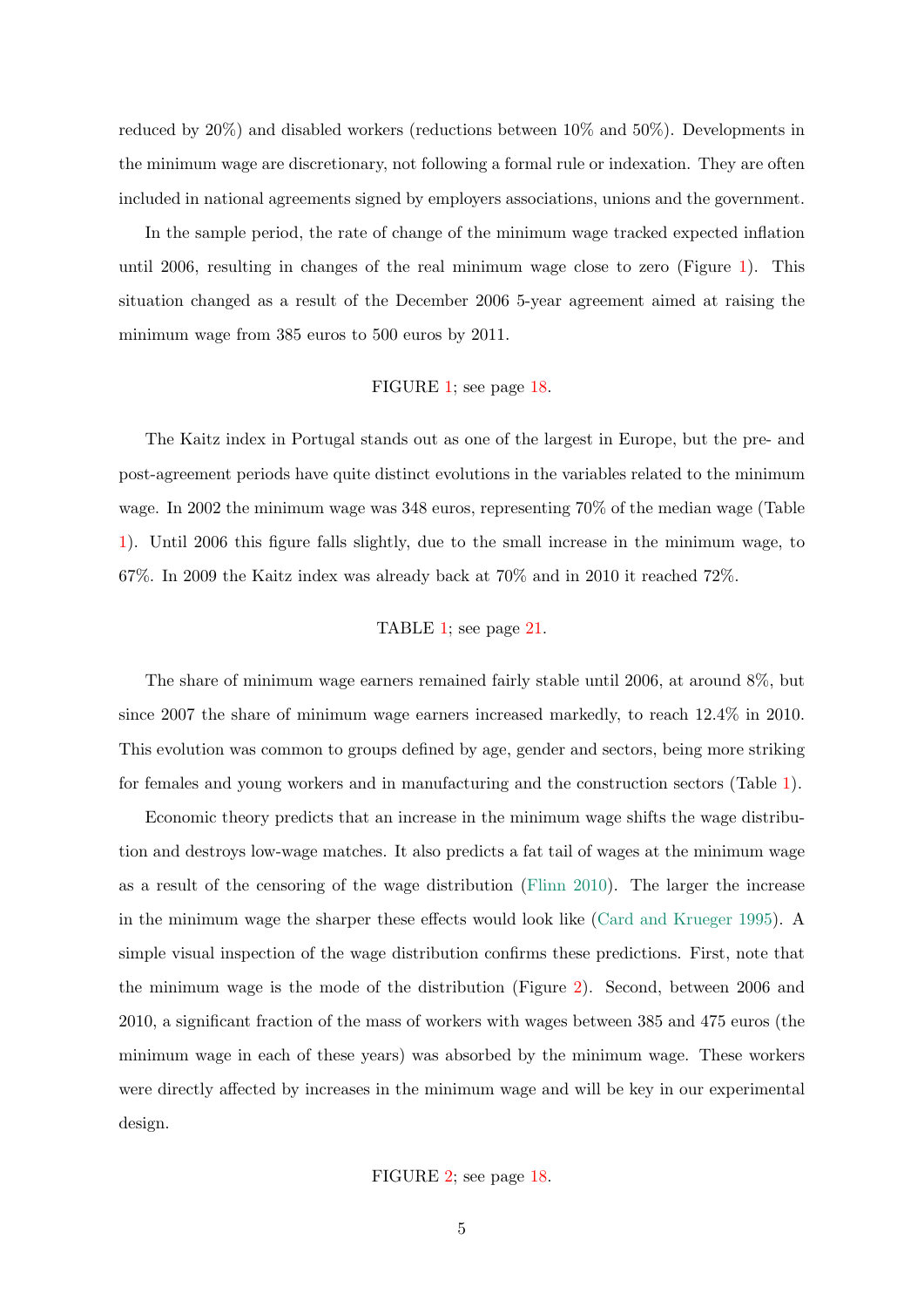Figure [3](#page-20-0) presents simple evidence of the ripple effect in [Card and Krueger](#page-17-3) [\(1995\)](#page-17-3). It shows the rate of change of wages up to the 75th percentile in 2004, when real the minimum wage remained unchanged, and in 2009, a period with the highest real change of the minimum wage. In 2004 (and similarly for the years prior to the minimum wage agreement), the wage growth is increasing over the wage distribution, reflecting turnover decisions and the existence of returns to tenure [\(Jovanovic](#page-18-2) [1979\)](#page-18-2). In 2009 (and in all years with a large real minimum wage increase) wages grew more for low wage percentiles than they did for wage percentiles just above the new minimum wage.

#### FIGURE [3;](#page-20-0) see page [19.](#page-20-0)

The impact of the minimum wage is also observable in labor market transitions. Minimum wage workers represent a large share of the total number of workers that enter non-employment (Figure [4\)](#page-20-1): 16% until 2006 (and 8% of total employment) and more than 22% afterwards (and 11% of total employment). As expected, match survival is larger at the high-end of the wage distribution. This follows from the learning process about match quality [\(Flinn](#page-17-7) [1986,](#page-17-7) [Topel](#page-18-3) [and Ward](#page-18-3) [1992\)](#page-18-3). In our data, the likelihood of entering non-employment is 11 percentage points larger for minimum wage workers compared with workers above the first quartile of the wage distribution.

#### FIGURE [4;](#page-20-1) see page [19.](#page-20-1)

This analysis in complemented in Table [2](#page-23-0) with a full account of the empirical transition probabilities as a function of the wage level. We define four groups: (i) wage equal to the old minimum wage; (ii) wage between the old and next year's minimum wage; (iii) wage in the first quartile, but higher than the new minimum; (iv) wage above the first quartile. We split the years into the two sub-periods defined by the minimum wage agreement and compute averages of year-to-year transition rates.

#### TABLE [2;](#page-23-0) see page [22.](#page-23-0)

Three main conclusions emerge. First, only a small fraction of the workers earning the minimum wage in a specific year move into a wage higher than the new minimum. This fraction was 25.3% in the first period, but fell to 21.8% in the years with stronger minimum wage increases. Second, the share of workers earning in period  $t - 1$  less than the new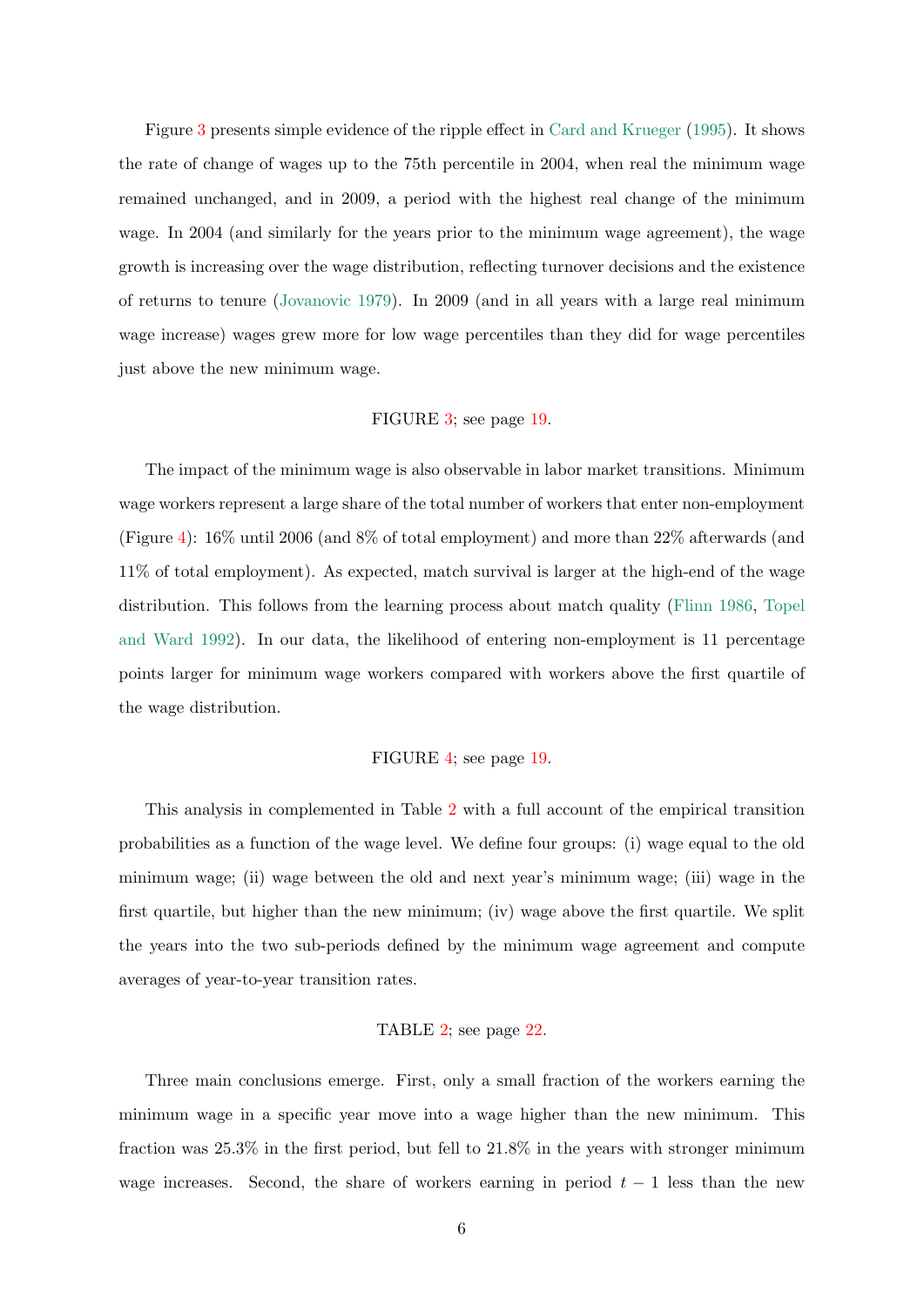minimum wage that is exactly at the new minimum in t is large. It averaged 25% until 2006 and 32% since 2007. Together, these results suggest that large minimum wage increases result into lower wage mobility. Finally, the retention rate at the minimum wage is quite high and increases with the minimum wage, averaging 78% in the second period.

### 4 Results

The debate on the impact of the minimum wage on employment and, in general, in the economy and society, is one that will be ultimately settled by the empirical evidence. We estimate a set of models that analyze how the interaction between the real minimum wage increases and the worker position in the distribution of wages determines the probability that (s)he remains: (i) in the same match or (ii) employed.

We focus on how the stability of the employer-employee match is affected by changes in the minimum wage. This is new in the literature and goes well into the core of the minimum wage impact at the firm level. The exogenous shock coming from a minimum wage increase is more likely to affect the survival rate of matches than the probability of employment. In existing matches there is a set of constraints already in place that are harder to circumvent than in newly-created jobs. At the match level, we expect a more complete transmission of the minimum wage shock to wages and, along the firm demand schedule, to match destruction. The impact on employment is mitigated by the ability of workers to find an alternative job, which depends on the wage elasticity of labor supply and on labor demand by other firms.

#### 4.1 Methodology

We model the impact of the minimum wage on match and employment survival following the methodology developed in [Currie and Fallick](#page-17-8) [\(1996\)](#page-17-8), [Kramarz and Philippon](#page-18-5) [\(2001\)](#page-18-5) and [Neu](#page-18-4)[mark et al.](#page-18-4) [\(2004\)](#page-18-4). This can be interpreted as a difference-in-differences evaluation strategy and to implement it we need to define treatment and control groups.

Let  $mw_t$  be the nominal minimum wage at date t and  $mw_t > mw_{t-1}$  represent an increase in the nominal minimum wage in period  $t$ . All matches with wages below the new minimum wage,  $w_t < m w_{t+1}$ , are directly affected by the increase. But if the minimum wage has a ripple effect, then there is a group of workers indirectly affected by increases in the minimum wage. Similarly to [Autor et al.](#page-17-6) [\(2010\)](#page-17-6), we assume that only matches below the 75th percentile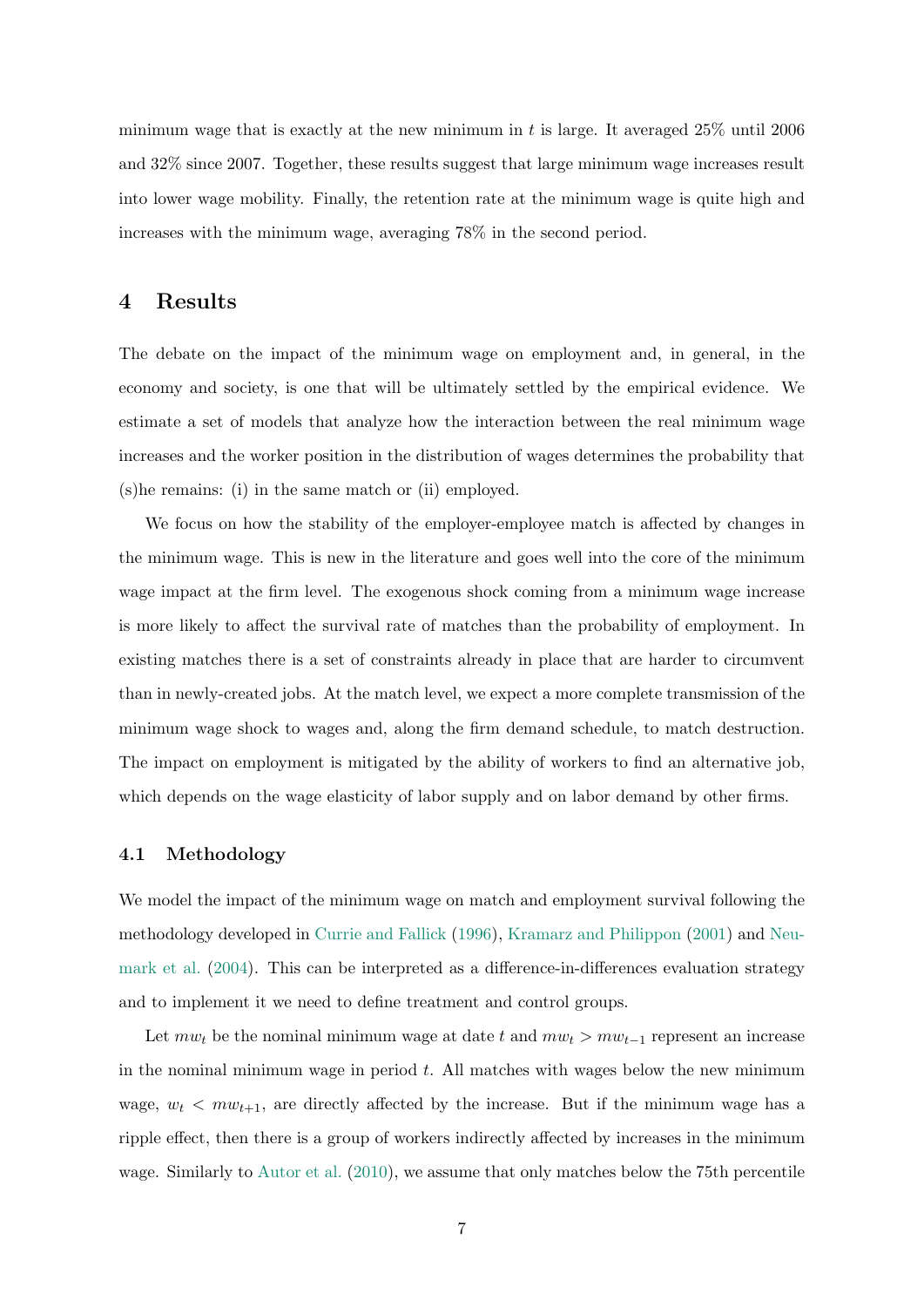of the wage distribution can be affected. The empirical model splits these matches in three groups: (i) those in the 1st quartile with wages above the new minimum; (ii) the 2nd quartile; and (iii) the 3rd quartile of the wage distribution. This allows the effects of the minimum wages to differ across the wage distribution, as in [Neumark et al.](#page-18-4) [\(2004\)](#page-18-4), which shows that there is no impact of the minimum wage on employment for wages above 1.5 minimum wages. Note that in our sample, the 3rd quartile of wages corresponds to around twice the minimum wage.

Finally, the control group is defined by all matches not affected by the minimum wage increase, those in the 4th quartile of the wage distribution.

Splitting the treatment group in 5 groups adds flexibility to the specification, allowing for differentiated impacts. We can test the hypothesis that these are lower the further away a match is from the minimum wage.

We estimate two empirical models. First, we consider the following cross-sectional model, estimated for each year t separately:

$$
y_{it} = \sum_{k=1}^{6} \beta_k D_{k, it-1} + X_{it-1} \lambda + \varepsilon_{it}, \tag{1}
$$

where  $y_{it}$  assumes the value 1 if the match survives from year  $t-1$  to t and 0 if it is destroyed. The parameters of interest are the  $\beta_k s$ , which capture the effects of an increase in the minimum wage for each part of the wage distribution defined by the dummy variables  $D_k$ . As defined above,  $D_{k, it-1}$  are dummy variables that assume the value 1 if the wage in year  $t-1$  is in one of the 6 following wage groups: (i) current minimum wage; (ii) less than next year's minimum wage; (iii) more than next year's minimum wage but less than 1st quartile; (iv) 2nd quartile; (v) 3rd quartile; (vi) 4th quartile, the control, left out as the reference group in the model estimation. The matrix  $X_{it-1}$  includes variables with worker, firm and match characteristics, namely: a quadratic term in the age of the worker; gender indicator; immigrant worker indicator; sector dummies (extractive; manufacturing; construction and services); firm size dummies (small: 1-25 workers; medium: 26-100 workers; large: more than 100 workers); and tenure dummies (up to 6 months; 7-12 months; 13-36 months; 37-72 months; more than 72 months). And  $\varepsilon_{it}$  is a conventional error term.

This corresponds to a first difference approach [\(Kramarz and Philippon](#page-18-5) [2001\)](#page-18-5). If the treatment and control groups are structurally different, the estimates of  $\beta$  will not have a causal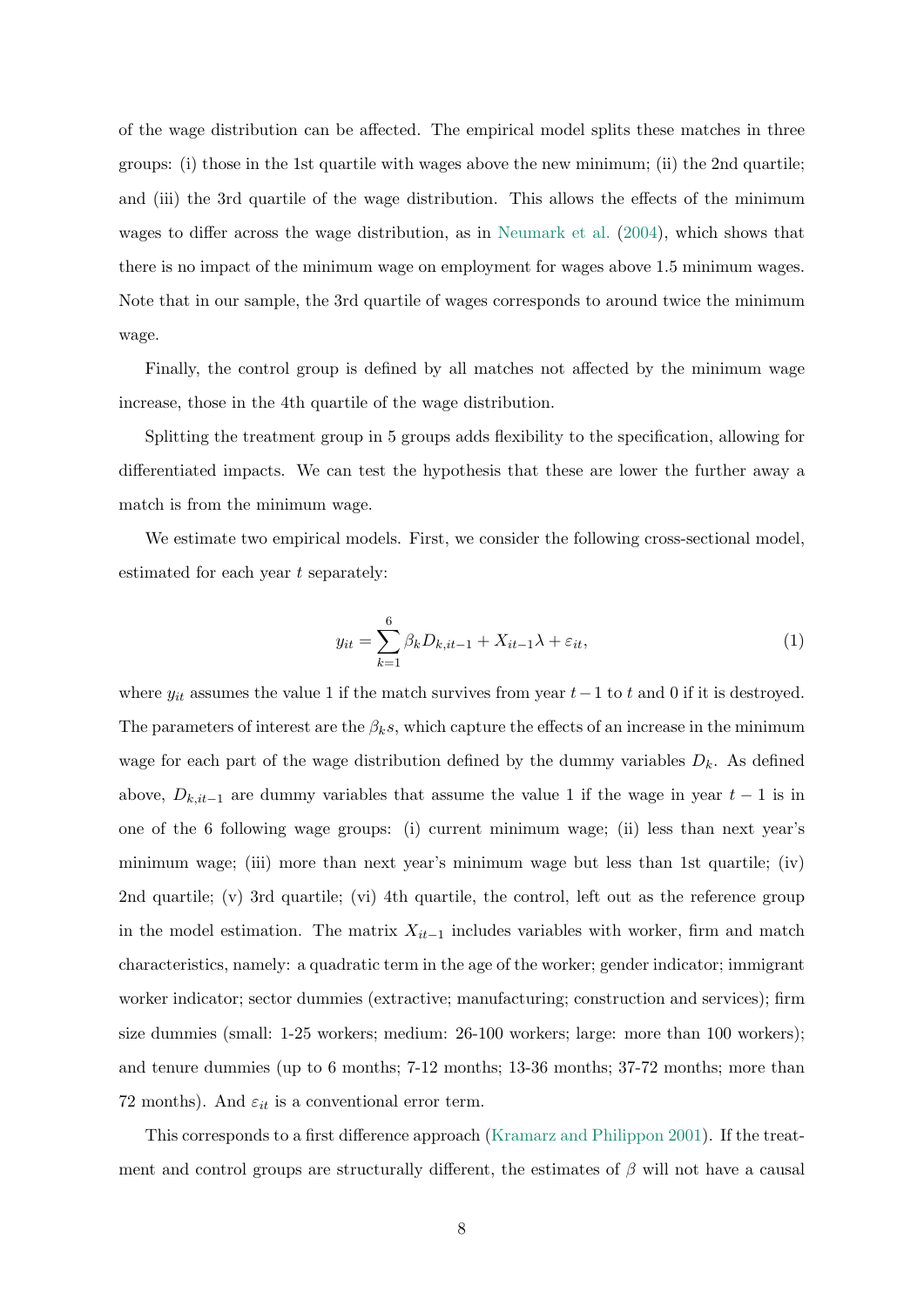interpretation of the minimum wage impact. In this case, they will only reflect the heterogeneity among these groups. Indeed, the cross-section analysis does not account specifically for the variations in the real minimum wage; rather, it shows how the conditional probability of maintaining the same employer varies among the different wage groups. Therefore, we cannot yet attribute to those policy options the variability in employment stability.

We go a step further to estimate a model that resembles a difference-in-differences approach. We use the panel dimension of the data and control for unobserved time-invariant heterogeneity in the treatment and control groups separately from the impact of the minimum wage. In order to do this we introduce an interaction term between the wage group indicators and the real change in the minimum wage.

The following panel data model with firm  $(j)$  and year  $(t)$  fixed-effects is estimated over the 2003-2010 period:

$$
y_{ijt} = \sum_{k=1}^{6} \left(\beta_k + \gamma_k \Delta W_t^{min}\right) D_{k,ijt-1} + X_{ijt-1}\theta + \alpha_j + \lambda_t + \varepsilon_{ijt},\tag{2}
$$

where all variables are defined as before and  $\Delta W_t^{min}$  represents the percentage points variation in the real minimum wage in year t. The interaction term between the wage level,  $D_{k,ijt-1}$ , and the minimum wage variation,  $\Delta W_t^{min}$ , captures the impact on the probability of remaining employed in year t at the different wage levels due to the minimum wage variation. The  $\alpha$ terms capture the firm fixed-effects and  $\lambda$  the year fixed-effects. Note that the specification imposes the mild hypothesis that individuals in the top wage quartile are not affected by variations in the real minimum wage.

### 4.2 Match stability: First difference approach

We consider the 8 cross-sections of matches for the period from 2003 to 2010. The results are interpretable as long-term relationships, in that each match represents a cohort in different stages in the life cycle of the labor market. Additionally, over these years, the minimum wage changes were dramatically different, with real wage losses followed by large real wage gains (see Section 3). We present in Table [3](#page-24-0) the results for 2003, 2007 and 2010.

TABLE [3;](#page-24-0) see page [23.](#page-24-0)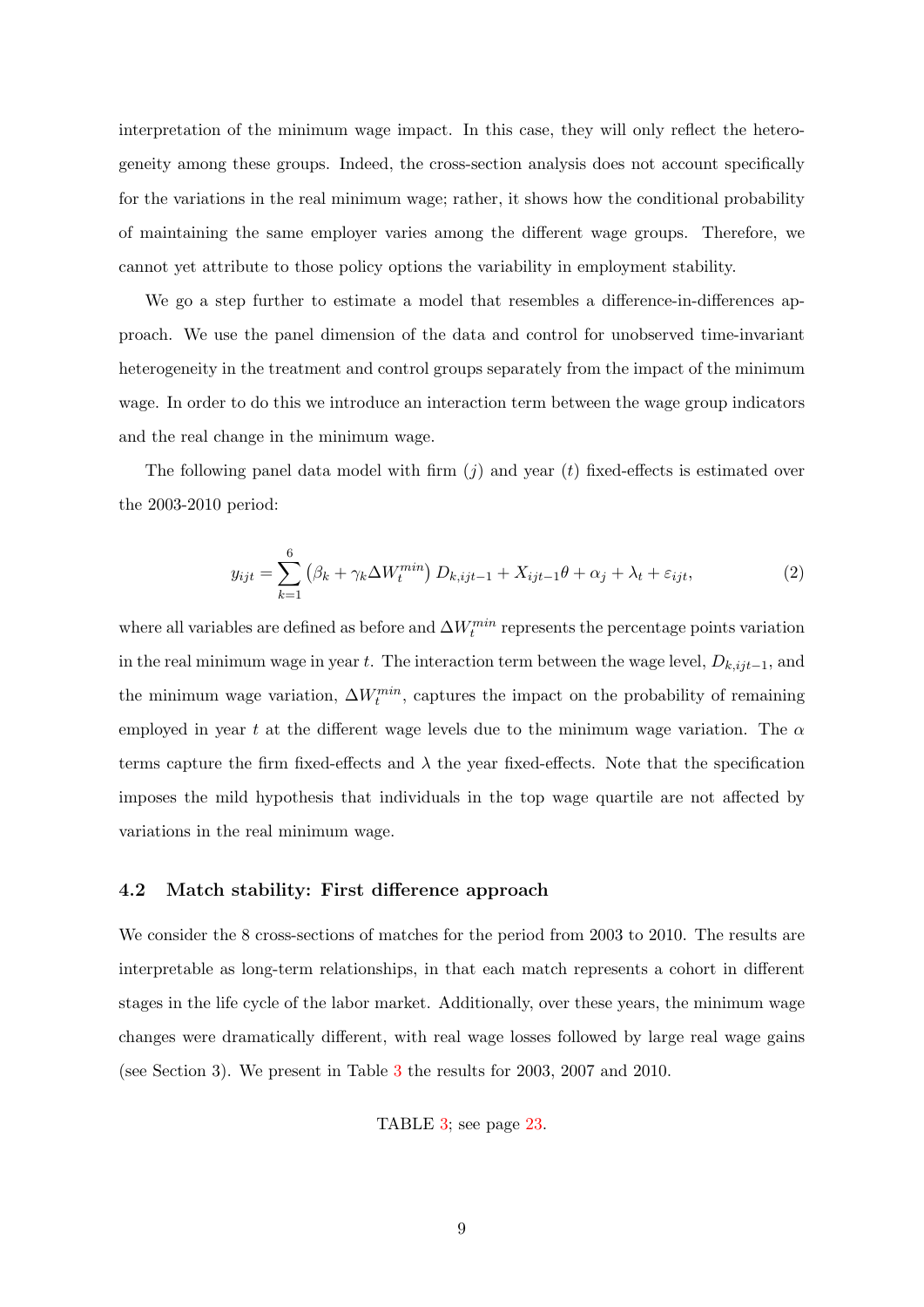A Portuguese forty-year-old male, working in a large services firm, in 2002, with more than 6 years of tenure and a wage falling in the top quartile had a 88 per cent probability of remaining employed in the same firm in 2003. Relatively to matches in the top quartile, the minimum wage group in 2002 was 6.8 p.p. less likely to keep the same job in 2003 (Table [3,](#page-24-0) column (1)). In other words, the probability of worker turnover for the minimum wage group is 19.1%, i.e., 180% higher than that of the top quartile match. This result is not surprising in view of the evidence that low-wage matches have higher worker rotation rates [\(Centeno](#page-17-9) [and Novo](#page-17-9) [2012\)](#page-17-9).

The following group, composed of matches paying wages at least the new minimum wage, was 6.4 p.p. less likely to survive than top-wage matches, a result remarkably similar to the old minimum wage matches. The next wage-group, which is the first one not directly affected by the new minimum wage, is 0.3 p.p. more likely to survive than the previous group. The difference relative to the top quartile falls faster and monotonically for the other wage-groups.

We estimated this model using both a linear probability model and a probit model. As it can be seen in Table [1,](#page-22-0) the results are slightly larger for the probit model, but qualitatively they do not depend on the choice of the method. For computational reasons, related with the usage of firm fixed-effects, in the remaining of the paper, we report only the results of the linear probability model [\(Angrist and Pischke](#page-17-10) [\(2009\)](#page-17-10) have a detailed discussion of linear probability vs. probit models).

#### 4.3 Match survival: Difference-in-differences approach

The cross-section results gave us a first rough measure of how the probability of employment varies across the wage distribution. With panel data, we will be able to breakdown this probability into two factors, a wage-group specific component, and one due to the variation in the minimum wage. The latter is the one of interest for our analysis. Table [4](#page-25-0) reports the panel data results. To simplify the interpretation of the results, the minimum wage growth variable was demeaned (the sample mean is 2%). Henceforth, the coefficients should be interpreted as the impact of a real minimum wage increase close to 2%.

#### TABLE [4;](#page-25-0) see page [24.](#page-25-0)

The minimum wage increase is clearly binding in determining the success of matches. The marginal impact of changes in the minimum wage is strong among minimum-wage earners;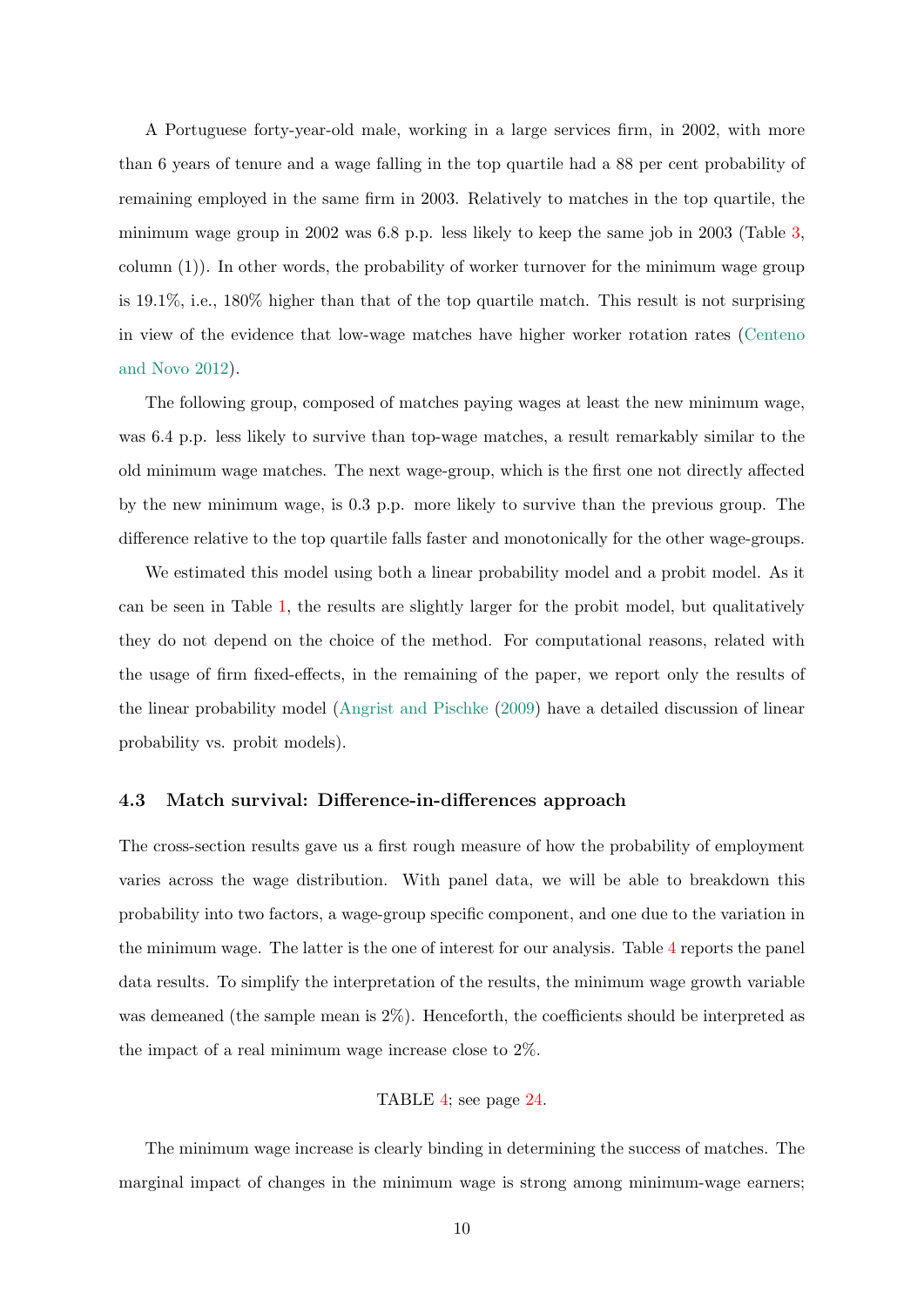they are more likely to terminate their current labor market relationship, about 0.74 p.p. for each percentage point increase in the minimum wage. In 2009, where the real minimum wage increased 6.6% (4.6 p.p. above the average), the probability of survival for a minimum wage match decreases by (an additional) 3.4 p.p.

This impact falls monotonically along the wage distribution, as in the first difference approach. It remains high for matches paying more than the old but less than the new minimum wage (a 0.5 p.p. reduction in the match survival probability) and reaches 0.1 p.p. for those in the 3rd wage quartile.

The main conclusion from these results highlights that match survival in year  $t$  of year  $t-1$  jobs with wages between the old and the new minimum wage is adversely affected by minimum wage increases. The overall impact on the whole labor market is rather sizable given the large share of the workforce in this wage range. In 2009, 17.6% of all matches paid less than the new minimum wage and in 2002 this figure was 12.1%.

The new minimum wage imposes a binding exogenous constraint on firms. Firms must adjust their production process to accommodate this raise in labor costs. In doing so they adjust their wage bill: reducing the quantity of labor (number of workers and hours worked); the wages paid or a combination of both. We have seen that firms adjust downwards the amount of labor. To study the behavior of wages we use the same specification (equation (2)), changing only the dependent variable to the log difference between the real wage in years t and  $t-1$  (in percentage). Table [4,](#page-25-0) column (2), reports the estimates of the percent impact on wage growth for each group of matches relatively to the top quartile. The more noticeable fact is that the marginal impact of a percentage point increase in the real minimum wage is positive for those below next year's minimum wage and zero for those just above it. Each percentage point increase in the minimum wage raises the wages in matches that paid the minimum wage in period  $t$  by 0.63 p.p. Matches in the group between the new and old minimum wages increase their wages by 0.24 p.p.

The resulting wage elasticity of match survival is slightly larger than one for matches paying the old minimum wage  $(-1.2)$  and close to 2 for matches with wages below the new minimum. These matches are more adversely affected by a one percentage point increase in the minimum wage as their wage gain is quite small, when compared with the change in match destruction.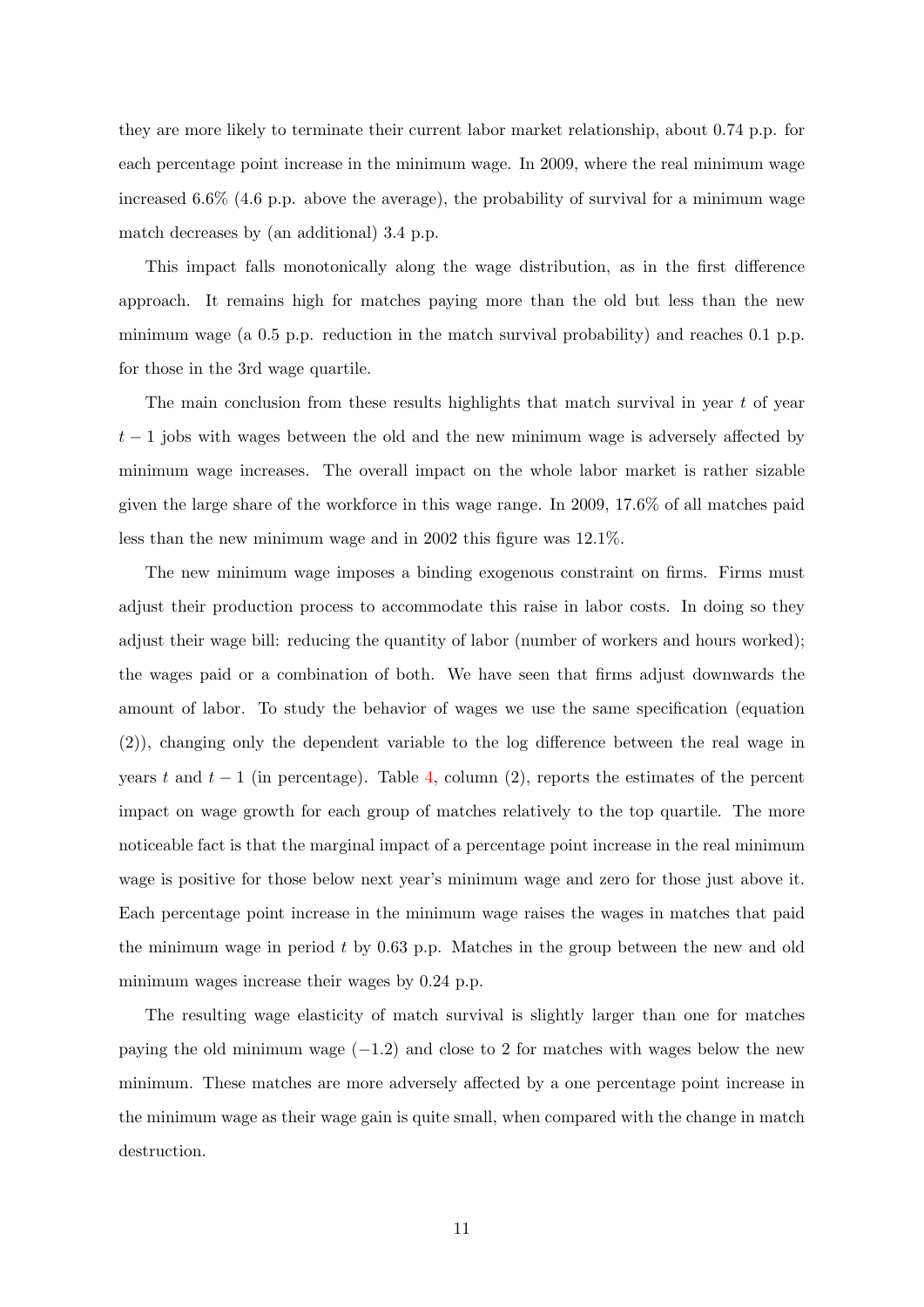We conclude that, when compared with the 4<sup>th</sup> quartile, all wage-groups are affected, by the minimum wage increase, but to different degrees. We reject the equality of the impact below and above the new minimum wage. The minimum wage has a larger impact on low-wage earners.

#### 4.4 Match survival heterogeneity: Young workers and sector of activity

It is a well-established fact in the literature that the minimum wage is more binding among lowskilled and young workers, those more prone to earn low wages due to the lower productivity and the low entry wages at the screening stage of the workers' career. Column (1) of Table [5](#page-26-0) reports the model results considering the sub-sample of workers aged less than 25 years (the wage quartiles are re-defined for each of the sub-samples used). Overall, the results indicate that job stability of young workers is more sensitive to variations in the real minimum wage. This is particularly true for the group earning exactly the current year's minimum wage; for each percentage point increase in the minimum wage, the probability of keeping the same job falls 1.10 p.p. This is almost 50% higher than the effect estimated for the whole population of matches  $(0.74)$ . In column  $(2)$ , we see that the impact on real wages of the minimum wage variation is similar in magnitude to the previous estimates, but it is statistically nonsignificant for the group of matches paying just above next year's minimum wage. Together, these results imply a larger (in absolute value) elasticity among young minimum wage matches  $(-1.6).$ 

#### TABLE [5;](#page-26-0) see page [25.](#page-26-0)

The share of minimum wage matches varies across industries (Table [1\)](#page-22-0). These differences reflect different skills, contract duration and the market pressure on wages. In industries with lower human capital requirements, the prevalence of minimum-wage earners is stronger, as it is in industries with high worker turnover. In addition, tradable goods sectors suffered during this period from increasing external competition which placed a strong downward pressure on wages. An exogenous increase in the minimum wage is expected to have a stronger impact in firms with a larger share of minimum wage matches. To study this possibility, we consider three sub-samples: manufacturing, construction, and services. Columns (4)-(12) present the estimates for the impact of the minimum wage increases on matches and wages.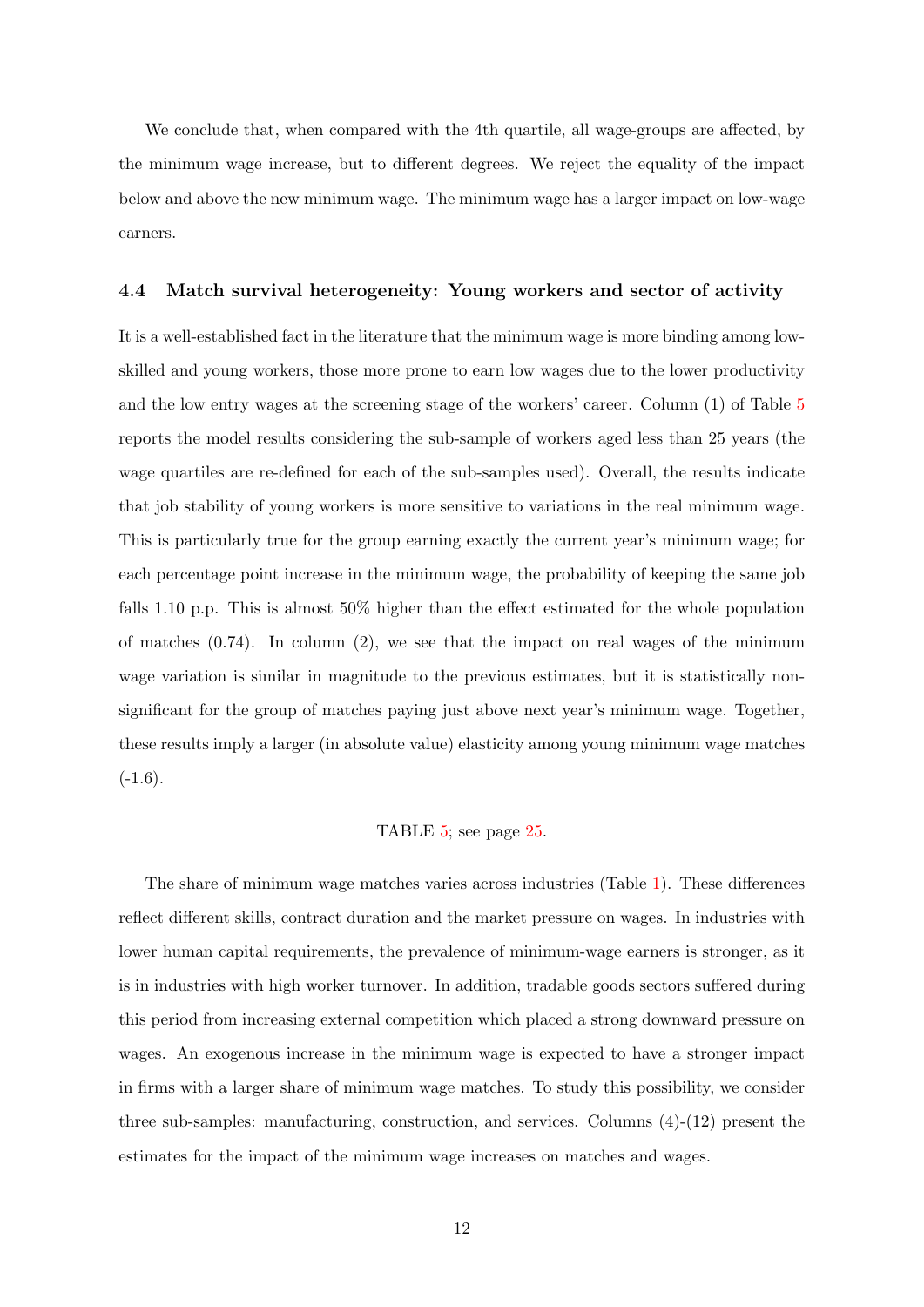There are three noteworthy facts. First, the larger impacts on match stability occur in manufacturing and the smaller in the services sector. Second, in the case of manufacturing, the large magnitudes of the impact on match survival, which in the baseline model were observed for the two groups below next year's minimum wage, are extended to the wage groups below the median. Third, in the services sector the impact is significant only for matches paying the current minimum-wage.

#### 4.5 Employment effects of the minimum wage

Hitherto, we have considered how changes in the minimum wage affect the probability of remaining employed in the same match. However, workers may search for a new job and labor demand may also react differently from one firm to the other. We hypothesize that these mitigating effects would deliver smaller impacts of the minimum wage in the probability of securing employment when compared with the probability of securing the current match. The results of the estimation are presented in Table [6.](#page-27-0)

#### TABLE [6;](#page-27-0) see page [26.](#page-27-0)

As expected, column (1) of Table [6](#page-27-0) presents larger coefficients (less negative) than the equivalent ones for the match analysis (Table [4\)](#page-25-0). For minimum wage earners the probability of remaining employed decreases by about 0.56 p.p. for each percentage point of increase in the minimum wage. For instance, in 2009, the probability of remaining employed for a minimum wage earner decreases by (an additional) 2.6 p.p. Overall, in 2009, minimum-wage earners had a probability of remaining employed 9.8 p.p.  $(7.2 \text{ p.p. } + 2.6 \text{ p.p.})$  lower than a top quartile worker.

Our results are closer to those obtained for the US and the UK than for France. In particular, [Currie and Fallick](#page-17-8) [\(1996\)](#page-17-8) obtain an employment elasticity to changes in the minimum wage of -0.4 for the US, which is close to our estimate of -0.56. The elasticities estimated by [Abowd et al.](#page-17-5) [\(2000\)](#page-17-5) are slightly larger for the US, but clearly larger for France. [Machin,](#page-18-7) [Manning and Rahman](#page-18-7) [\(2003\)](#page-18-7) study the impact of the introduction of the minimum wage in the UK and find also a small impact on employment. The evidence gathered for Portugal is ambiguous. Using a legislative reform, which raised the minimum wage for workers aged 15 to 19 years, [Portugal and Cardoso](#page-18-8) [\(2006\)](#page-18-8) show that it resulted in a larger reduction of separations than in hirings. Using the same reform, [Pereira](#page-18-9) [\(2003\)](#page-18-9) reports a reduction in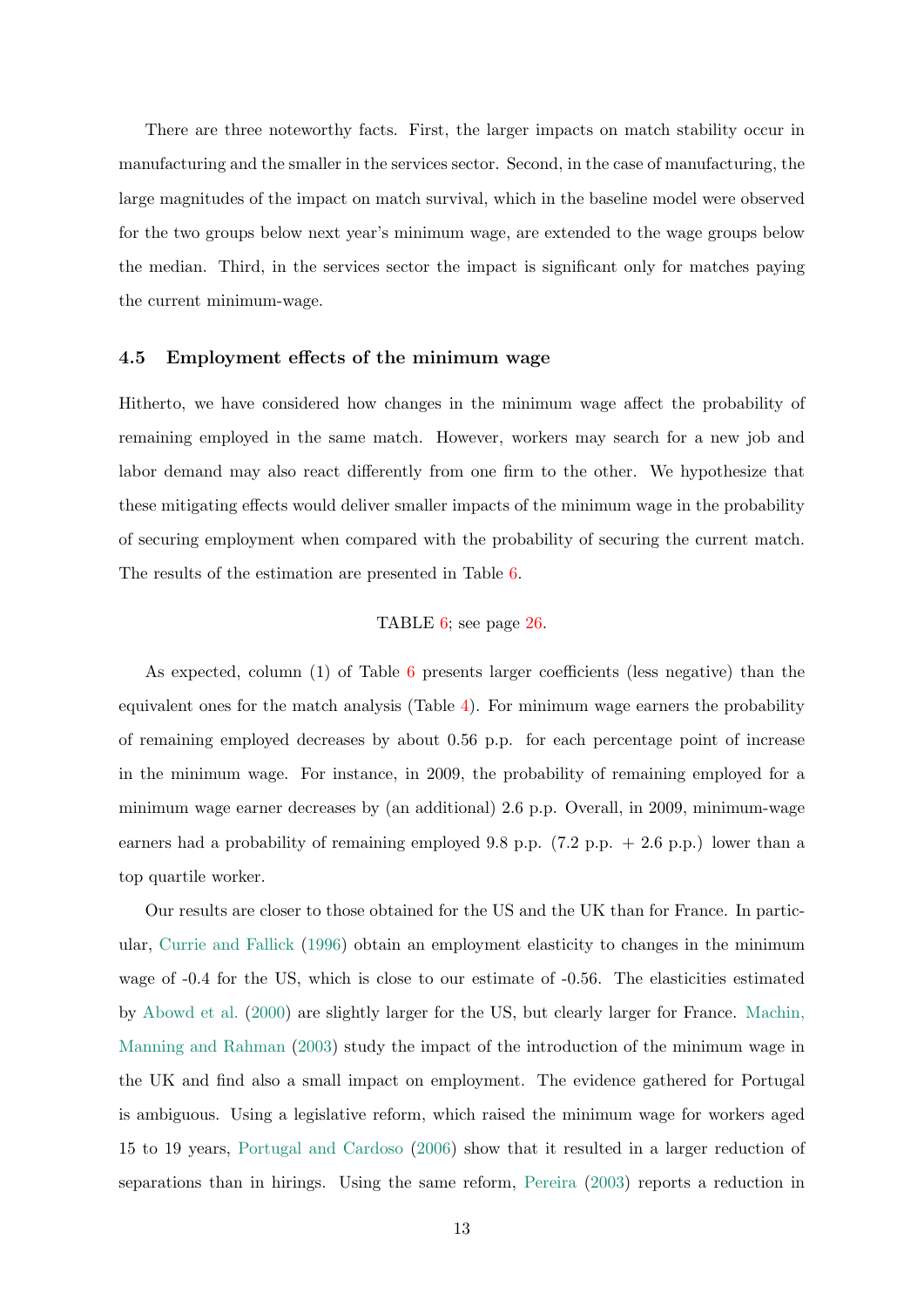employment among such workers. The estimated employment-minimum wage elasticities in [Pereira](#page-18-9) [\(2003\)](#page-18-9) are slightly smaller than our estimates.

The minimum-wage-to-wage elasticity is  $0.52$  $0.52$  $0.52$  (columns  $(2)$ ). Figure  $5$  plots all the marginal effects on wages and, apart from a rescaling, the shape of the curve is generally equivalent to Figure [3.](#page-20-0) This implies that increases in the real minimum wage are not innocuous for nonminimum-wage earners. The spillover on the other individuals' wages is negative, suggesting that firms adjust the other wage gains downwards to accommodate exogenous increases in the minimum wage. For those concerned with inequality, this outcome contributes towards a more uniform wage distribution. But as always, there might be too much of a good thing and the negative impact on employment must be also considered.

#### FIGURE [5;](#page-21-0) see page [20.](#page-21-0)

Table [6,](#page-27-0) column (3), reports the wage elasticities of employment of each group. The elasticity of minimum-wage earners is -1.1, indicating that for each percentage point increase in wages, employment decrease by slightly more than 1 percentage point. The elasticity among the group earning below next year's minimum wage is quite large, -5.3, resulting primarily from having a small wage variation due to the minimum wage and a negative impact on employment similar to the minimum-wage earners. As with match stability, this group suffers the most from increases in the minimum wage: large losses of total income.

# 5 Conclusion

The Portuguese economy provides an interesting setting to study the consequences of large minimum wage increases. We focus on the impact on match survival, which takes the analysis of the minimum wage inside the worker-firm relationship.

We provide evidence consistent with a strong direct impact of the minimum wage on match stability and on wages of low-paid individuals. The implied wage elasticity is larger than 1: these workers stand to lose with strong minimum wage increases. We also compute employment probability following a minimum wage increase. Interestingly, minimum wage earners have similar implied wage elasticities of match (individual firm) and employment (market) stability. However, this is obtained with a stronger sensitivity of a minimum wage increase on match stability and wages. Together, these results are consistent with firms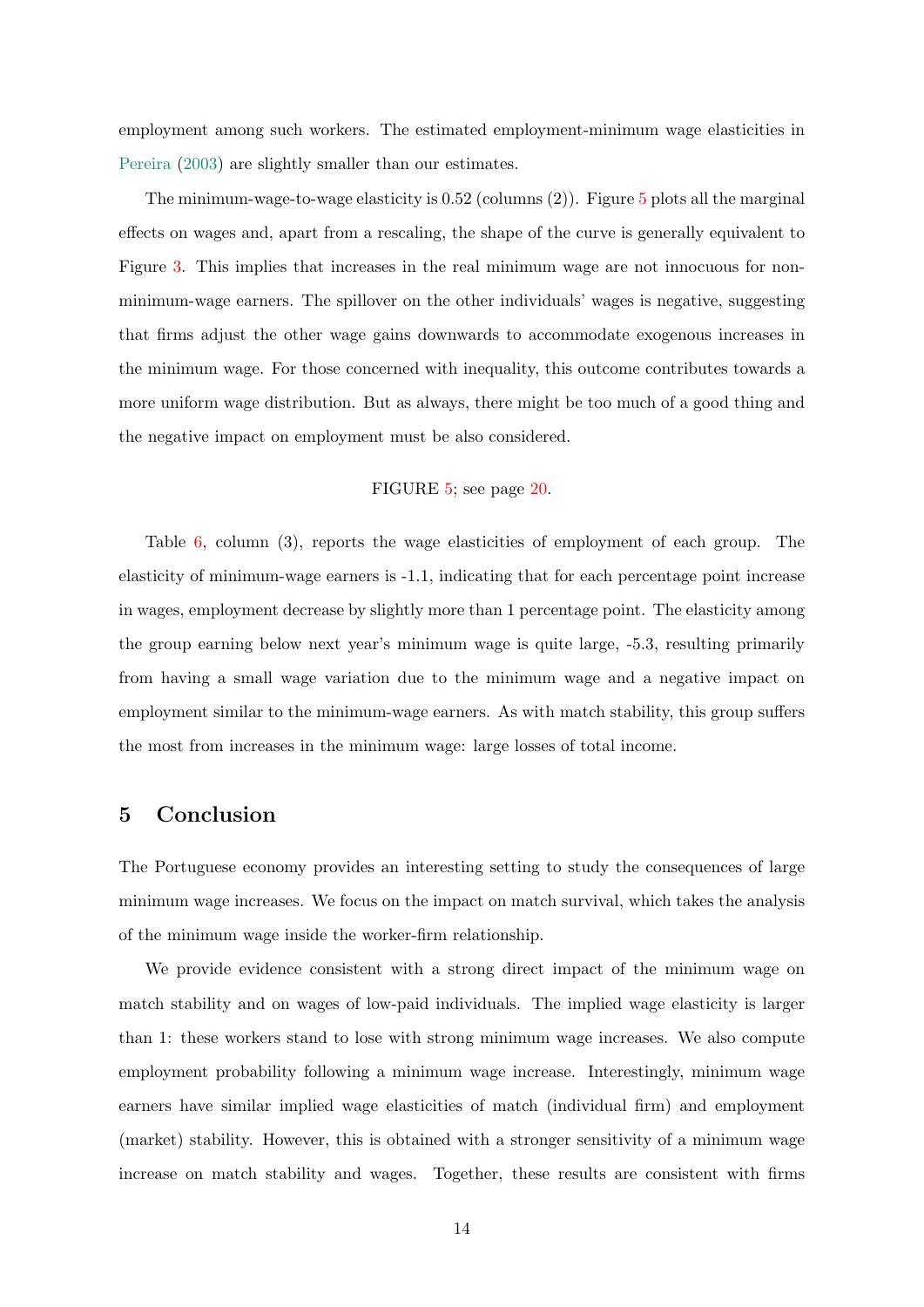operating on their labor demand schedule.

Given the low-wage mobility in the Portuguese labor market and the large share of workers directly affected by the minimum wage increase (reaching almost 18%), these results call for a careful analysis of policies that interfere with low-wage employment, such as the unemployment insurance system.

Unemployment insurance acts as a search subsidy, reducing the liquidity constraint that workers face upon job loss. However, [Centeno and Novo](#page-17-11) [\(2014\)](#page-17-11) show that low-wage workers spend shorter periods in subsidized unemployment and react less to longer entitlement periods. Therefore, alleviating the liquidity constraints requires a front-loading of income support, for example by means of a higher replacement rate of wages rather than with longer entitlement periods. This potentiates the liquidity effect, allowing workers to search for better jobs.

An integrated set of policies should combine (i) an increase in the minimum wage, which may promote the formation of better matches in the economy [\(Acemoglu](#page-17-1) [2001\)](#page-17-1), with (ii) an unemployment insurance system that effectively alleviates the liquidity restriction of the unemployed. A failure to extract these two virtuous mechanisms from these policies, coupled with low-wage mobility, which reduces the incentives to search for long periods of time, creates a career trap for low-wage workers.

#### Acknowlegments

We would like to thank António Antunes, Hugo Reis and participants at the SOLE 2012 and AIEL 2012 Annual Conferences for comments. Centeno and Novo acknowledge the financial support provided by FCT's grant PTDC/EGE-ECO/112177/2009. Opinions expressed herein do not necessarily reflect the views of the *Banco de Portugal*. Any errors are of our responsibility.

#### Competing Interest

The authors declare that they have no competing interests.

#### Authors' Contributions

The paper was purely a co-authorship project. All authors read and approved the final manuscript.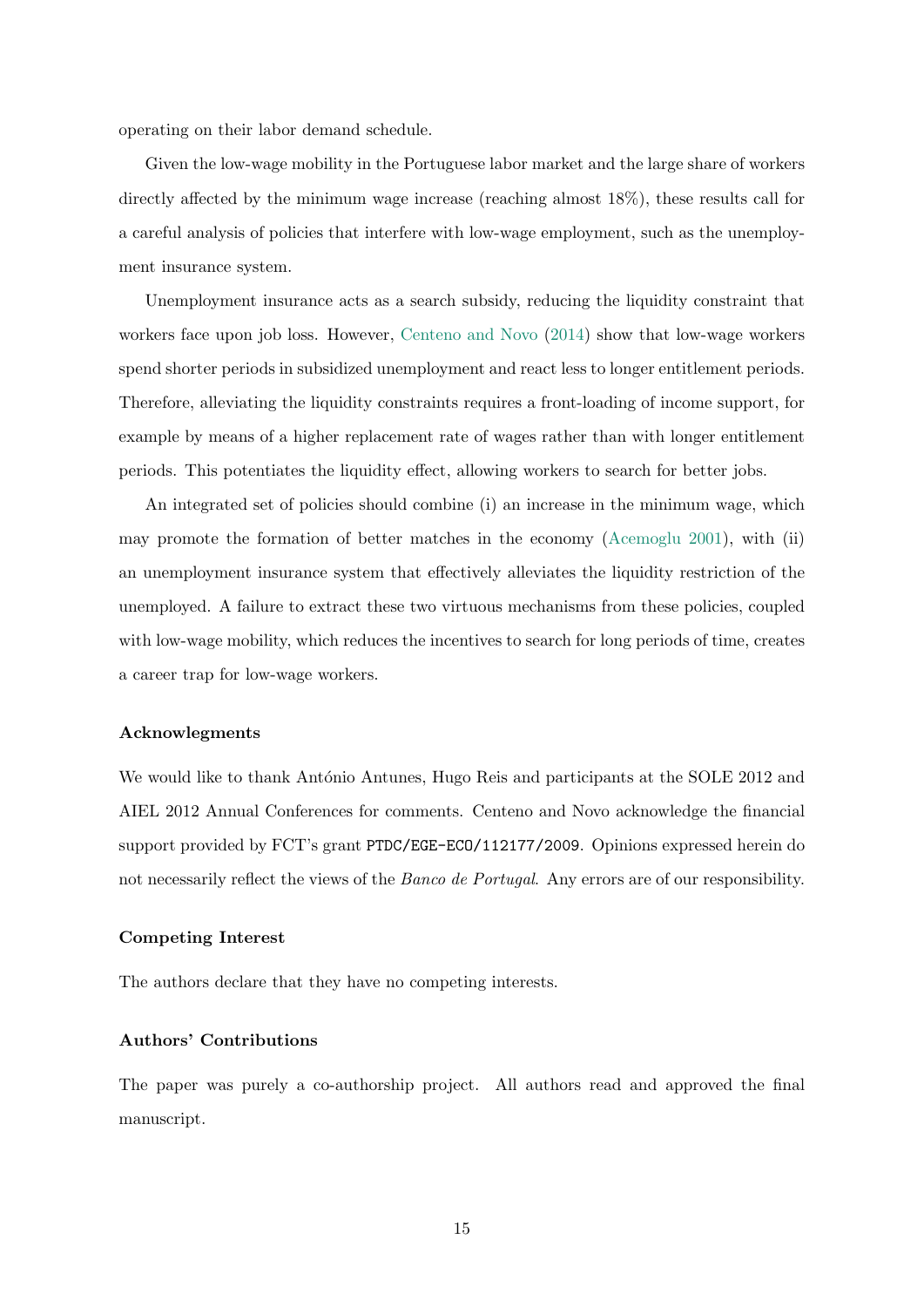## References

- <span id="page-17-5"></span>Abowd, J., Kramarz, F., Margolis, D. and Philippon, T. (2000), The tail of two countries: Minimum wages and employment in France and the United States, Discussion Paper 300, IZA.
- <span id="page-17-1"></span>Acemoglu, D. (2001), 'Good jobs versus bad jobs', Journal of Labor Economics 19(1), 1–21.
- <span id="page-17-10"></span>Angrist, J. D. and Pischke, J.-S. (2009), Mostly Harmless Econometrics: An Empiricist's Companion, Princeton University Press.
- <span id="page-17-6"></span>Autor, D. H., Manning, A. and Smith, C. L. (2010), The contribution of the minimum wage to U.S. wage inequality over three decades: A reassessment, Working Paper 16533, NBER. URL: http://www.nber.org/papers/w16533
- <span id="page-17-3"></span>Card, D. and Krueger, A. (1995), Myth and measurement: The new economics of the minimum wage, Princeton University Press.
- <span id="page-17-9"></span>Centeno, M. and Novo, A. (2012), 'Excess worker turnover and fixed-term contracts: Causal evidence in a two-tier system', Labour Economics 19(3), 320–328.
- <span id="page-17-11"></span>Centeno, M. and Novo,  $\acute{A}$ . A. (2014), 'Do low-wage workers react less to longer unemployment benefits? quasi-experimental evidence', Oxford Bulletin of Economics and Statistics 76(2), 185–207.
- <span id="page-17-8"></span>Currie, J. and Fallick, B. (1996), 'The minimum wage and the employment of youth evidence from the NLSY', Journal of Human Resources 31(2), 404–428.
- <span id="page-17-4"></span>Dube, A., Lester, T. W. and Reich, M. (2010), 'Minimum wage effects across state borders: Estimates using contiguous counties', The Review of Economics and Statistics 92(4), 945– 964.
- <span id="page-17-7"></span>Flinn, C. J. (1986), 'Wages and job mobility of young workers', The Journal of Political Economy pp. S88–S110.
- <span id="page-17-0"></span>Flinn, C. J. (2010), The minimum wage and labor market outcomes, MIT Press.
- <span id="page-17-2"></span>Freeman, R. (1996), 'The minimum wage as a redistributive tool', The Economic Journal pp. 639–649.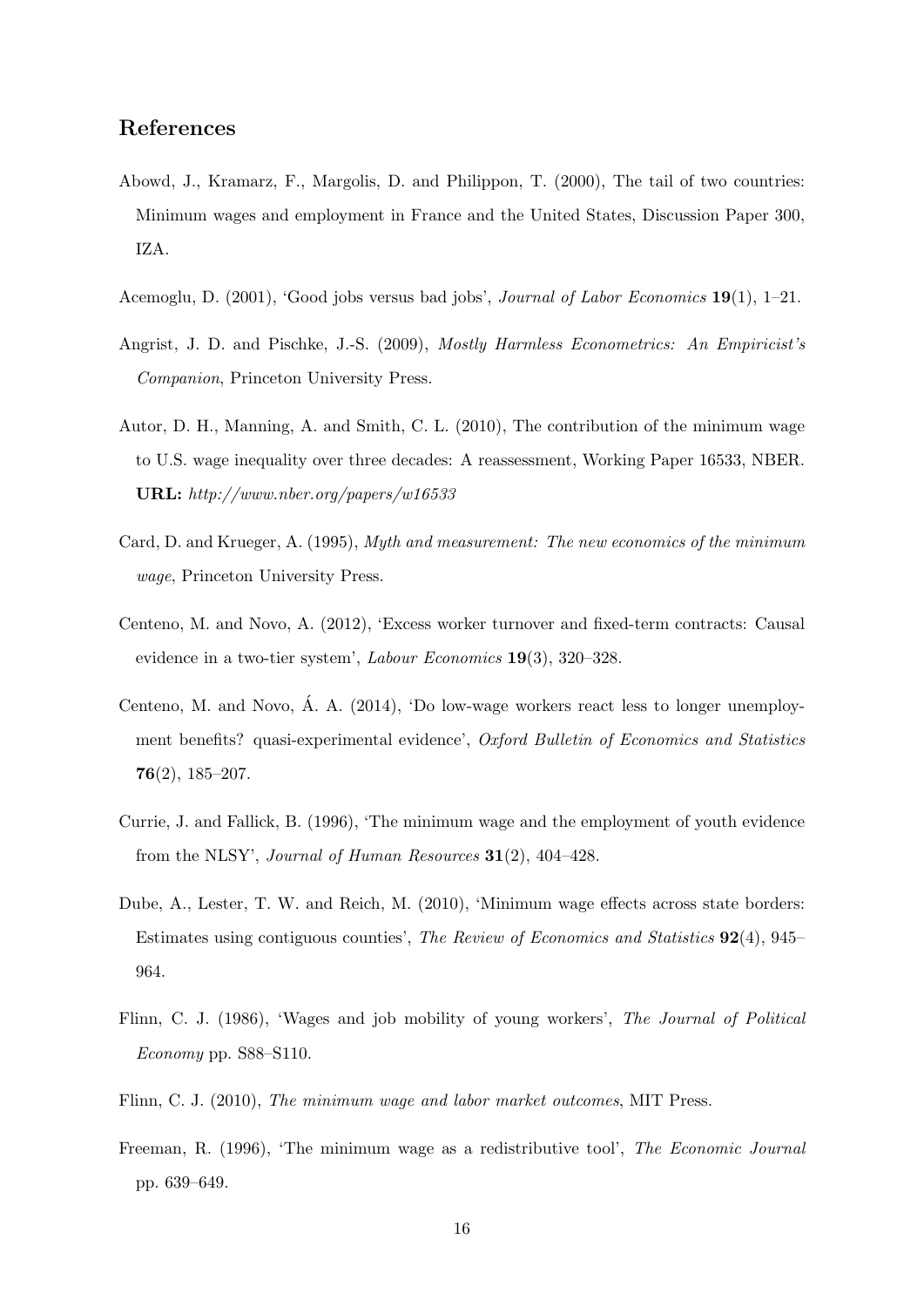- <span id="page-18-2"></span>Jovanovic, B. (1979), 'Job matching and the theory of turnover', The Journal of Political Economy 87(5), 972.
- <span id="page-18-6"></span>König, M. and Möller, J. (2009), 'Impacts of minimum wages: a microdata analysis for the german construction sector', International Journal of Manpower 30(7), 716–741.
- <span id="page-18-5"></span>Kramarz, F. and Philippon, T. (2001), 'The impact of differential payroll tax subsidies on minimum wage employment', Journal of Public Economics 82(1), 115-146.
- <span id="page-18-1"></span>Lazear, E. and Shaw, K. (2007), 'Personnel economics: The economist's view of human resources', The Journal of Economic Perspectives 21(4), 91–114.
- <span id="page-18-7"></span>Machin, S., Manning, A. and Rahman, L. (2003), 'Where the minimum wage bites hard: Introduction of minimum wages to a low wage sector', Journal of the European Economic Association 1(1), 154–180.
- <span id="page-18-4"></span>Neumark, D., Schweitzer, M. and Wascher, W. (2004), 'Minimum wage effects throughout the wage distribution', The Journal of Human Resources 39(2), 425–450.
- <span id="page-18-9"></span>Pereira, S. (2003), 'The impact of minimum wages on youth employment in Portugal', European Economic Review 47(2), 229–244.
- <span id="page-18-0"></span>Pissarides, C. (2000), Equilibrium unemployment theory, the MIT press.
- <span id="page-18-8"></span>Portugal, P. and Cardoso, A. (2006), 'Disentangling the minimum wage puzzle: An analysis of worker accessions and separations', Journal of the European Economic Association 4(5), 988–1013.
- <span id="page-18-3"></span>Topel, R. and Ward, M. (1992), 'Job mobility and the careers of young men', Quarterly Journal of Economics 107, 439–479.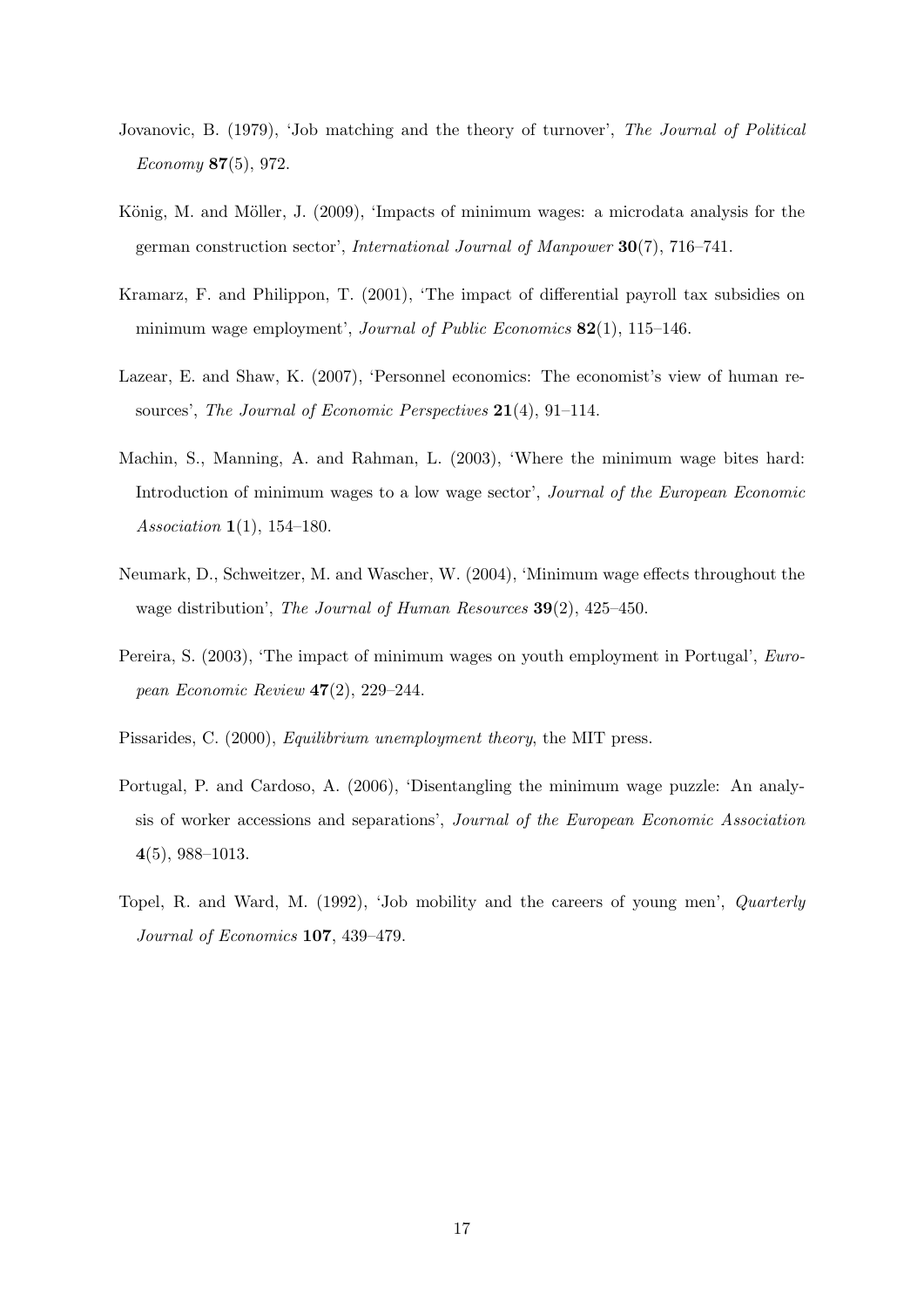<span id="page-19-0"></span>

Figure 1: Minimum wage nominal and real growth rates

<span id="page-19-1"></span>

Figure 2: Wage distributions in 2006 and 2010 Note: Social Security data.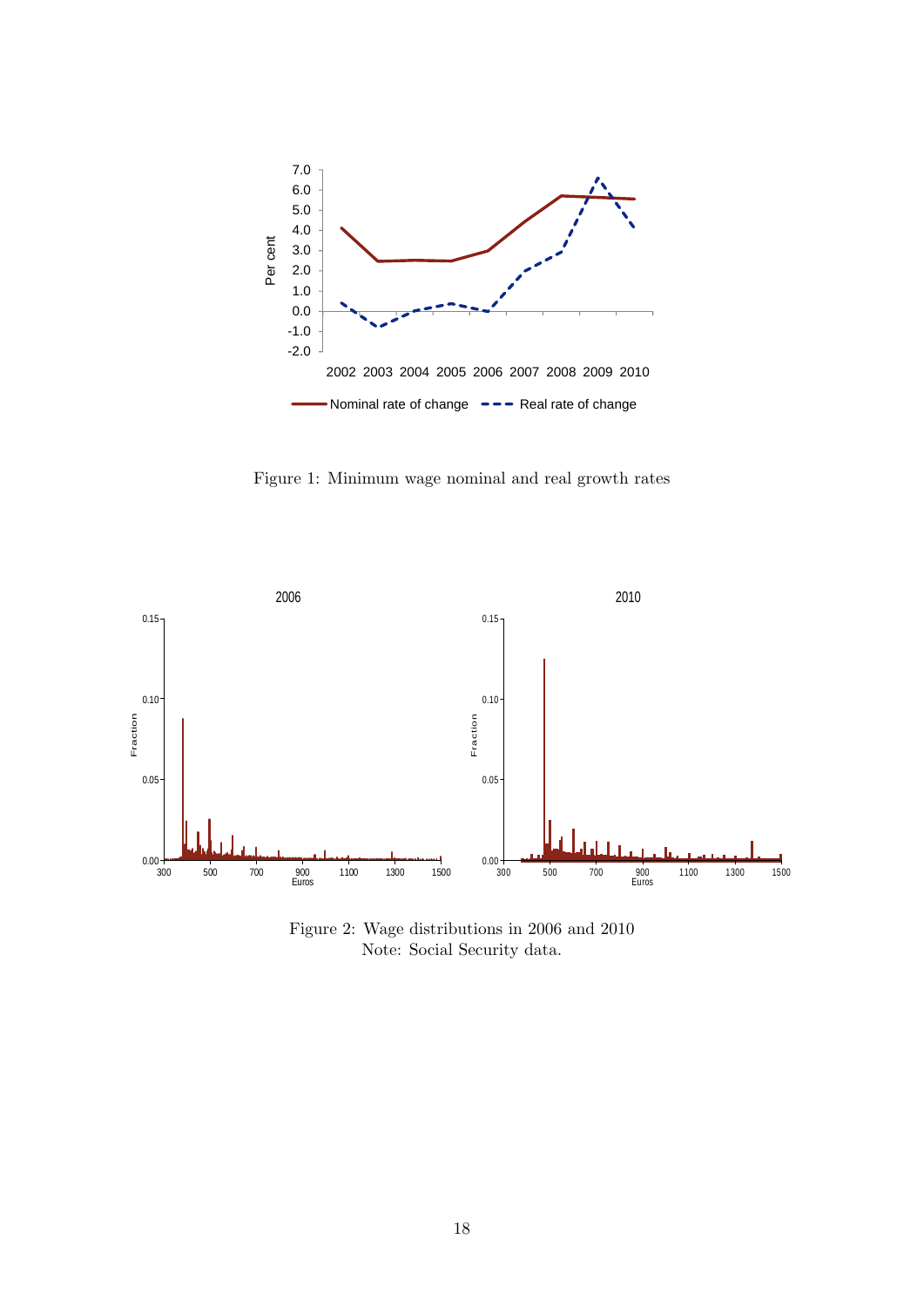<span id="page-20-0"></span>

Figure 3: Real wage growth rate by percentile of the wage distribution Note: Social Security data.

<span id="page-20-1"></span>

Figure 4: Share of minimum wage workers in transitions from employment to non-employment Note: Social Security data. Transitions are computed as the share of workers employed in year t and non-employed in year t+1.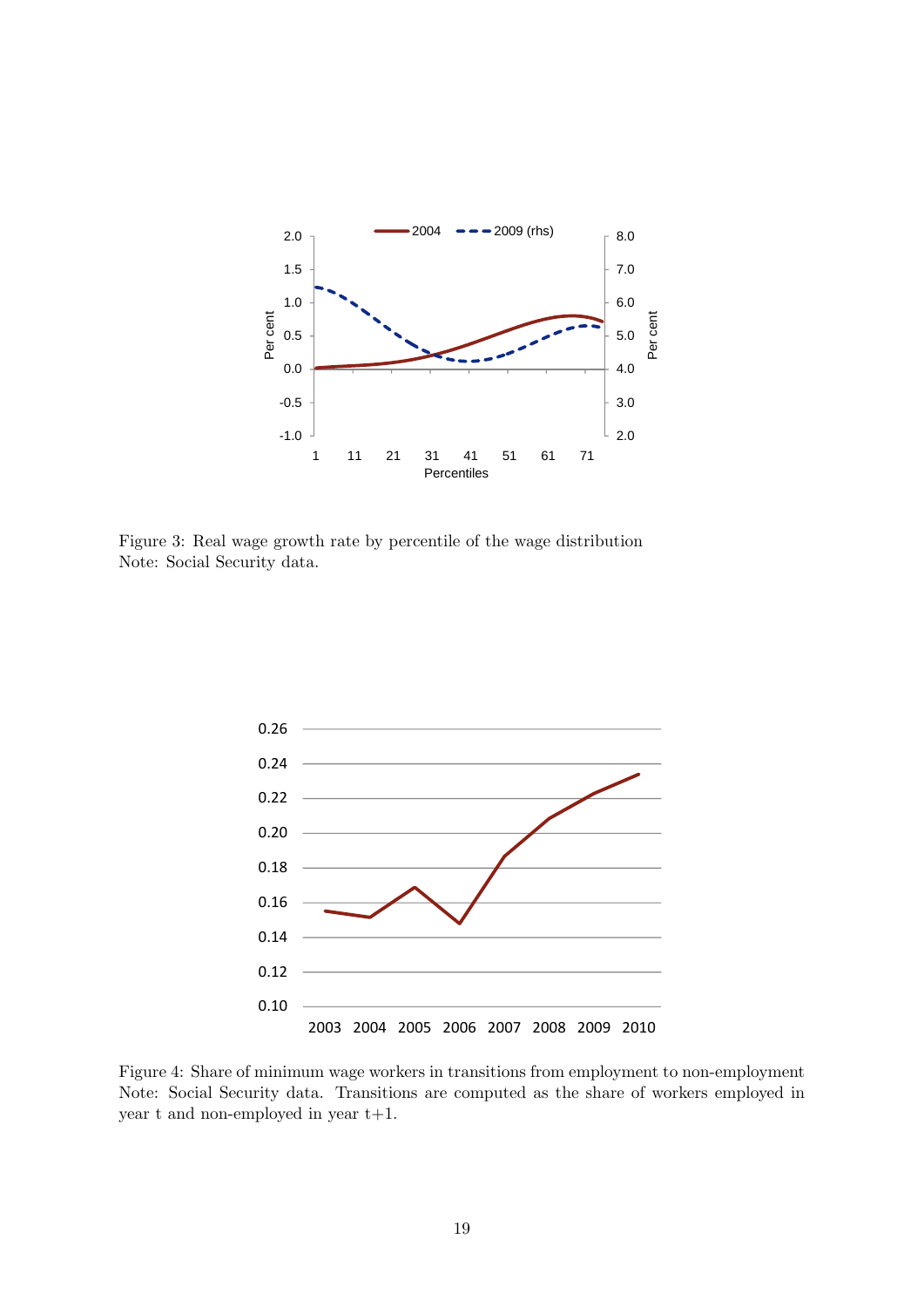<span id="page-21-0"></span>

Figure 5: Marginal impact on wages of the minimum wage by wage-level Note: Social Security data. The figure plots the coefficient on wages, from the wage regression in Table 6, column (2).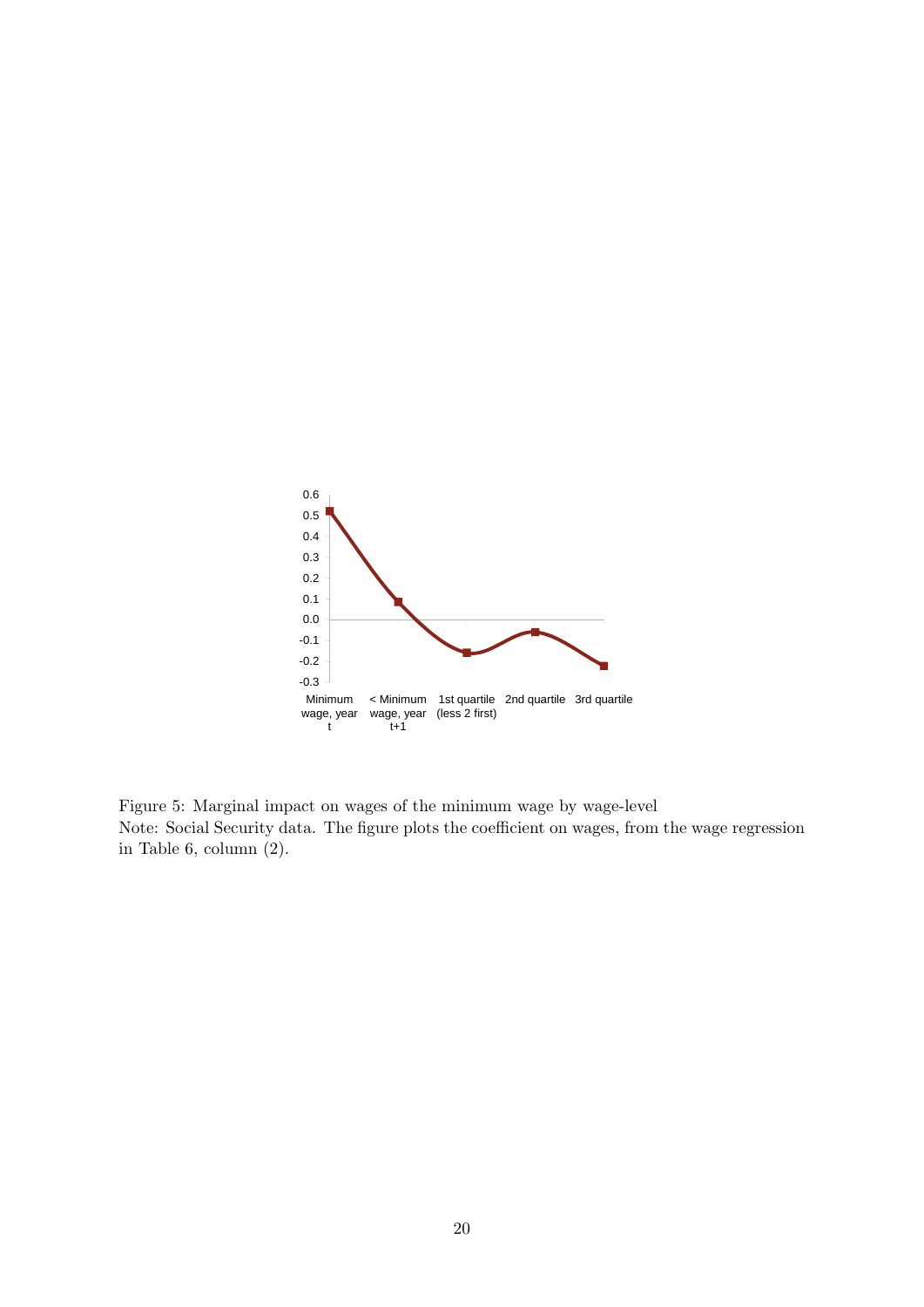<span id="page-22-0"></span>

|                                    | 2002      | 2006      | 2010      |
|------------------------------------|-----------|-----------|-----------|
| Wage distribution statistics       |           |           |           |
| Minimum wage                       | 348.00    | 385.90    | 475.00    |
| Average wage                       | 703.39    | 790.52    | 921.79    |
| Median wage                        | 500.00    | 575.75    | 660.00    |
| Kaitz index - Average wage         | 0.49      | 0.49      | 0.52      |
| Kaitz index - Median wage          | 0.70      | 0.67      | 0.72      |
| Share of minimum wage matches      |           |           |           |
| Total                              | 7.7       | 7.5       | 12.4      |
| Male                               | 5.5       | 5.2       | 9.4       |
| Female                             | 10.5      | 10.4      | 16.0      |
| $15-24$ years                      | 14.3      | 15.7      | 24.5      |
| $25-34$ years                      | 6.8       | 6.7       | 11.5      |
| $>$ 34 years                       | 6.0       | 6.2       | 11.3      |
| Manufacturing                      | 6.7       | 8.4       | 15.4      |
| Construction                       | 6.4       | 5.9       | 13.2      |
| <b>Services</b>                    | 8.4       | 7.5       | 11.4      |
| Number of matches                  |           |           |           |
| Total                              | 2,104,240 | 2,222,559 | 2,273,310 |
| Minimum wage                       | 161,594   | 167,240   | 282,771   |
| Less than next year's minimum wage | 93,988    | 148,740   |           |

Table 1: Matches descriptive statistics

Notes: Social Security data. The share of minimum wage earners is computed using a 2-euro interval centered on the legal minimum wage (minimum wage  $+/- 1$  euro).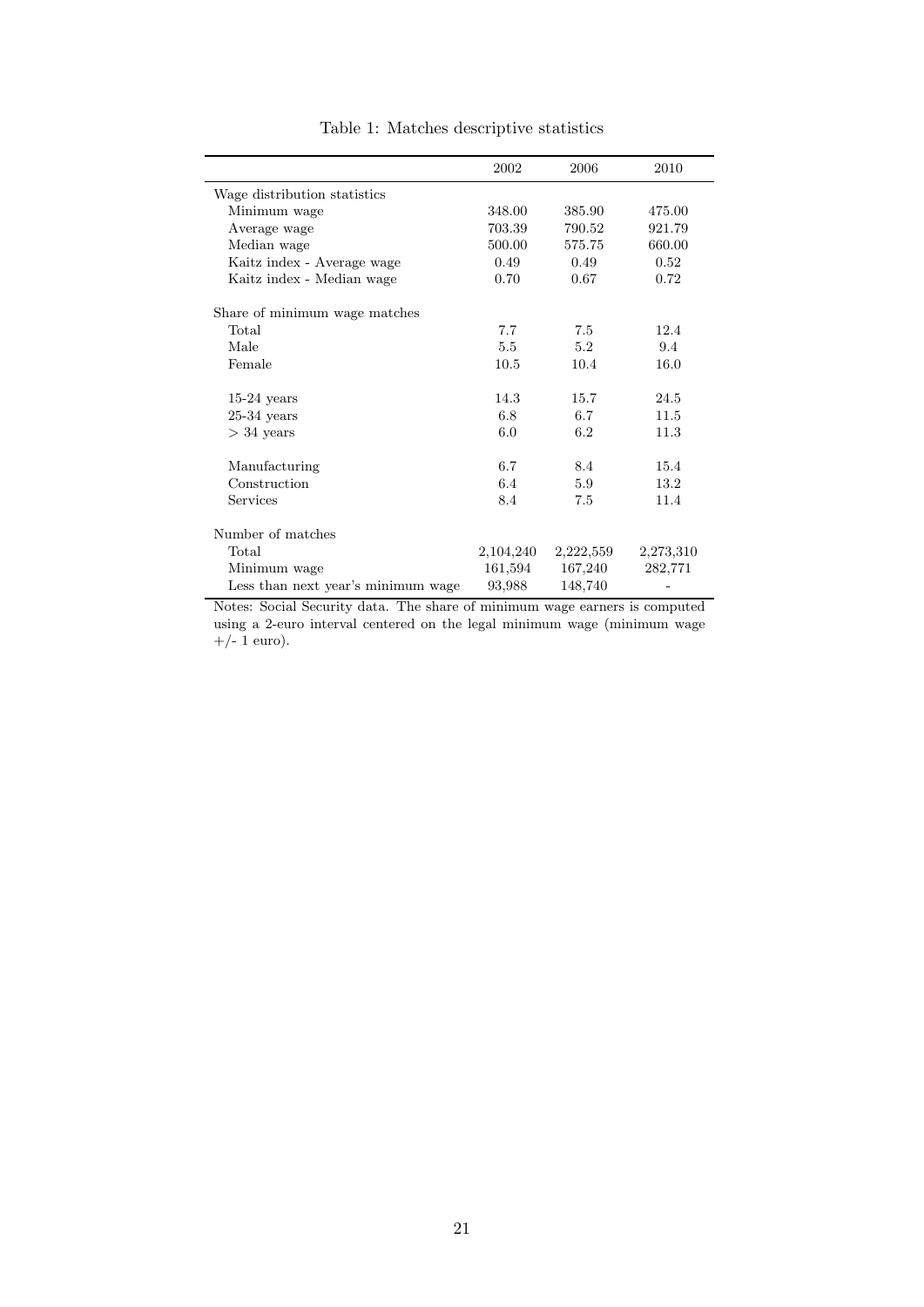<span id="page-23-0"></span>

|                                    | Destination state |              |              |  |
|------------------------------------|-------------------|--------------|--------------|--|
| Origin state                       | Minimum           |              | Above        |  |
|                                    | wage earner       | 1st quartile | 1st quartile |  |
|                                    |                   | 2002-2006    |              |  |
| Minimum wage earner                | 0.747             | 0.205        | 0.048        |  |
| Less than next year's minimum wage | 0.252             | 0.680        | 0.068        |  |
| 1st quartile                       | 0.009             | 0.859        | 0.133        |  |
| Above 1st quartile                 | 0.001             | 0.057        | 0.942        |  |
|                                    |                   | 2007-2010    |              |  |
| Minimum wage earner                | 0.782             | 0.173        | 0.045        |  |
| Less than next year's minimum wage | 0.318             | 0.605        | 0.077        |  |
| 1st quartile                       | 0.017             | 0.830        | 0.153        |  |
| Above 1st quartile                 | 0.002             | 0.059        | 0.939        |  |

Table 2: Transition matrices, averages for each period

Notes: Social Security data, 2002-2010. Each cell presents the average annual empirical transition rate between the original state (in period t) and the destination state (in period t+1). All workers retaining employment are used in the computation, each row summing one.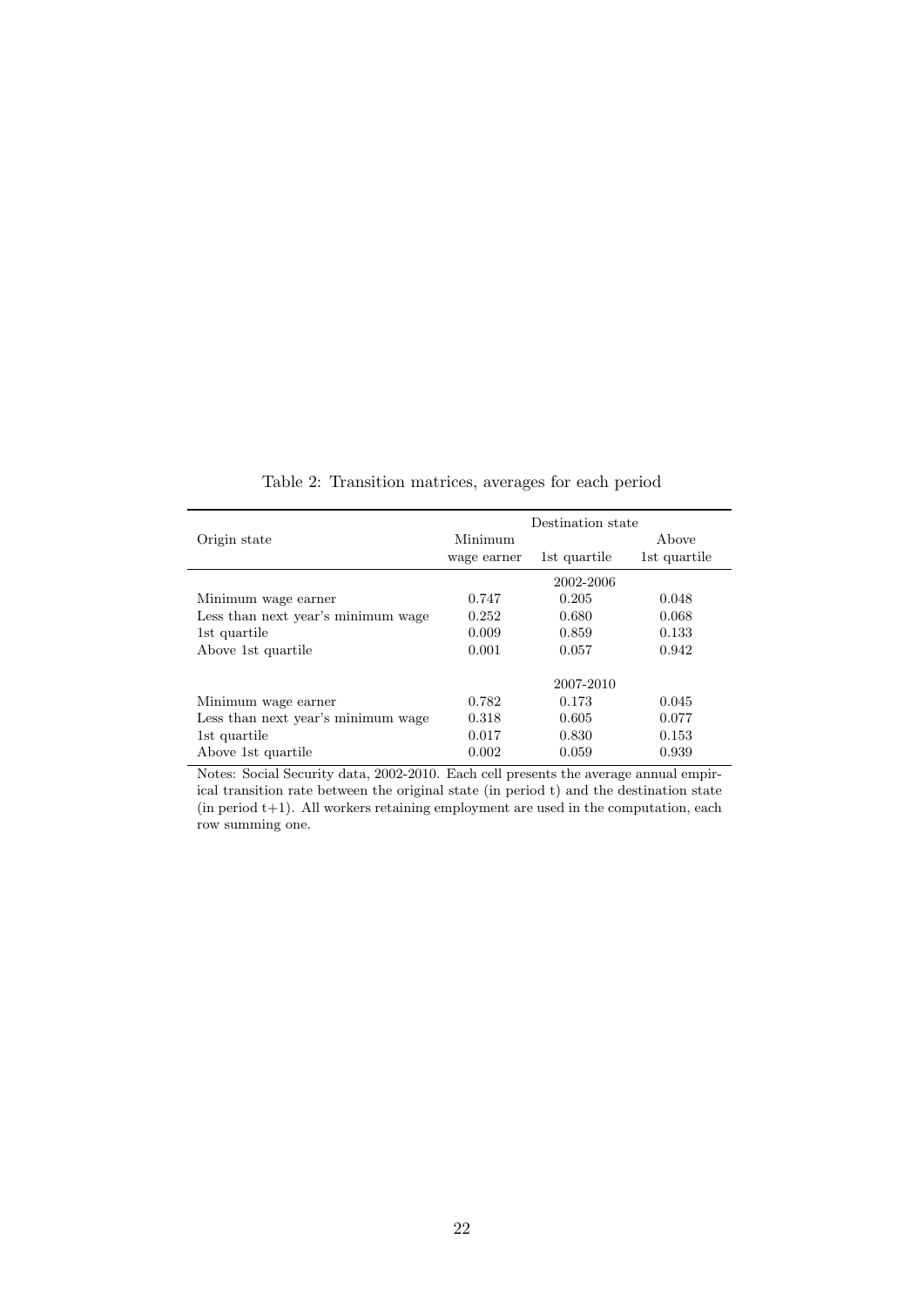<span id="page-24-0"></span>

|                                                               | 2002/03   | 2006/07                  | 2009/10   |
|---------------------------------------------------------------|-----------|--------------------------|-----------|
|                                                               |           | Linear probability model |           |
| Wage level indicator:                                         |           |                          |           |
| Current minimum wage                                          | $-6.83$   | $-8.19$                  | $-7.25$   |
|                                                               | (0.000)   | (0.000)                  | (0.000)   |
| Less than next year's minimum wage                            | $-6.36$   | $-9.69$                  | $-7.54$   |
|                                                               | (0.000)   | (0.000)                  | (0.000)   |
| More than next year's minimum wage but less than 1st quartile | $-6.07$   | $-7.88$                  | $-5.45$   |
|                                                               | (0.000)   | (0.000)                  | (0.000)   |
| 2nd quartile                                                  | $-4.73$   | $-6.02$                  | $-4.40$   |
|                                                               | (0.000)   | (0.000)                  | (0.000)   |
| 3rd quartile                                                  | $-2.47$   | $-3.44$                  | $-1.99$   |
|                                                               | (0.000)   | (0.000)                  | (0.000)   |
|                                                               |           | Probit model             |           |
| Wage level indicator:                                         |           |                          |           |
| Current minimum wage                                          | $-7.48$   | $-9.21$                  | $-7.81$   |
|                                                               | (0.000)   | (0.000)                  | (0.000)   |
| Less than next year's minimum wage                            | $-7.10$   | $-10.76$                 | $-8.38$   |
|                                                               | (0.000)   | (0.000)                  | (0.000)   |
| More than next year's minimum wage but less than 1st quartile | $-6.78$   | $-8.88$                  | $-6.07$   |
|                                                               | (0.000)   | (0.000)                  | (0.000)   |
| 2nd quartile                                                  | $-5.27$   | $-6.79$                  | $-5.02$   |
|                                                               | (0.000)   | (0.000)                  | (0.000)   |
| 3rd quartile                                                  | $-2.79$   | $-4.08$                  | $-2.41$   |
|                                                               | (0.000)   | (0.000)                  | (0.000)   |
| Number of observations                                        | 2,104,240 | 2,222,559                | 2,280,091 |

#### Table 3: Probit and linear probability models: Year-by-year estimates

Sources: Social Security data. Notes: p-values in parentheses. The remaining control variables included in the model are omitted from the Table; see text for the full set of variables included. Coefficients were multiplied by 100 to be interpretable as the percentage change in the probability of remaining employed in the same firm between two consecutive years for each level of the initial wage relatively to those with wages in the top quartile. For instance, an individual earning the minimum wage in 2002 will be 6.8 p.p. less likely to remain employed in the same firm in 2003 than an individual with a wage in the top quartile, but otherwise equal (age, gender, industry, etc).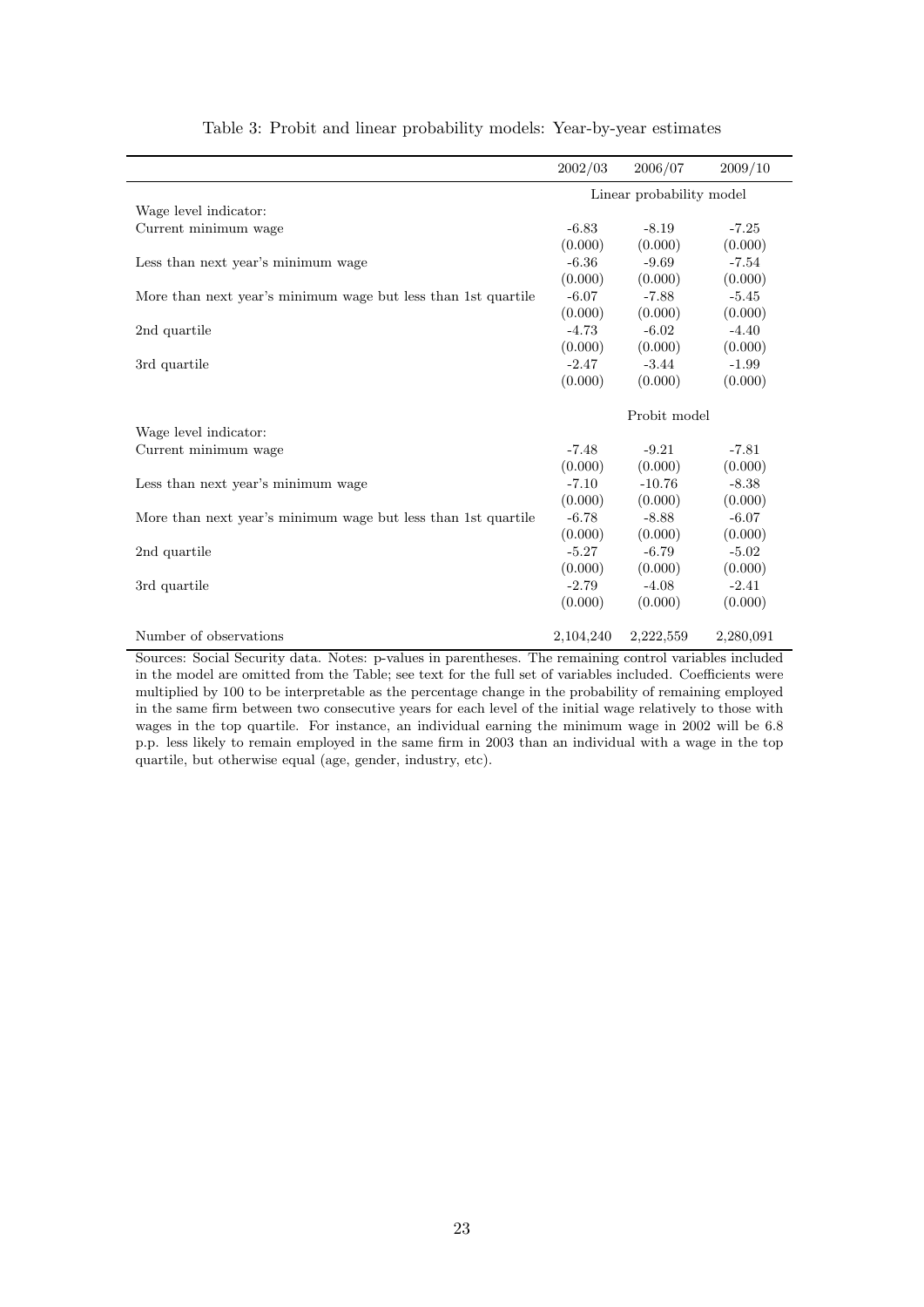<span id="page-25-0"></span>

|                                                                     | Match   | Wages                                  | Elasticity                          |
|---------------------------------------------------------------------|---------|----------------------------------------|-------------------------------------|
|                                                                     | (1)     | (2)                                    | $(3)=(1)/(2)$                       |
| Wage level indicator:                                               |         |                                        |                                     |
| $W_{t-1} = W_{t-1}^{min}$                                           | $-7.22$ | 12.53                                  |                                     |
|                                                                     | (0.000) | (0.000)                                |                                     |
| $W_{t-1} < W_{\boldsymbol{t}}^{min}$                                | $-6.26$ | 11.43                                  |                                     |
|                                                                     | (0.000) | (0.000)                                |                                     |
| $W_t^{min} \leq W_{t-1} \leq Q_{.25}(W_{t-1})$                      | $-4.65$ | 9.42                                   |                                     |
|                                                                     | (0.000) | (0.000)                                |                                     |
| $W_{t-1} \in Q_{.5}(W_{t-1})$                                       | $-2.52$ | 7.50                                   |                                     |
|                                                                     | (0.000) | (0.000)                                |                                     |
| $W_{t-1} \in Q_{.75}(W_{t-1})$                                      | $-0.79$ | 4.58                                   |                                     |
|                                                                     | (0.000) | (0.000)                                |                                     |
| $\Delta W_t^{min,real} \times$ Wage level indicator:                |         |                                        |                                     |
| $W_{t-1} = W_{t-1}^{min}$                                           | $-0.74$ | 0.63                                   | $-1.18$                             |
|                                                                     | (0.000) | (0.000)                                |                                     |
| $W_{t-1} < W_t^{min}$                                               | $-0.47$ | 0.24                                   | $-1.98$                             |
|                                                                     | (0.000) | (0.000)                                |                                     |
| $W_t^{min} \leq W_{t-1} \leq Q_{.25}(W_{t-1})$                      | $-0.27$ | 0.00                                   |                                     |
|                                                                     | (0.000) | (0.891)                                |                                     |
| $W_{t-1} \in Q_{.5}(W_{t-1})$                                       | $-0.30$ | 0.00                                   |                                     |
|                                                                     | (0.000) | (0.675)                                |                                     |
| $W_{t-1} \in Q_{75}(W_{t-1})$                                       | $-0.09$ | $-0.17$                                | 0.54                                |
|                                                                     | (0.000) | (0.000)                                |                                     |
| No. of observations                                                 |         | 17,733,720 13,239,530                  |                                     |
| Other control variables<br>Matao, Casial Casumity data<br>വെറെ വെ വ |         | $-$ Yes $-$<br>w selmaa in waxaatkaaaa | (TIT)<br>$\lambda$ otomala for<br>⌒ |

Table 4: Match status and wages: Firm fixed effects linear probability

Notes: Social Security data, 2002-2010. p-values in parentheses.  $Q_{.75}(W_{t-1})$  stands for the 3rd quartile of year's  $t - 1$  wage distribution; similarly for other quartiles. See text for the full set of variables included. Conditional on a 2% increase in the real minimum wage, the coefficients were multiplied by 100 to be interpretable as the percentage change in the probability of remaining employed between two consecutive years for each level of the initial wage relatively to those with wages in the top quartile. For instance, an individual earning the minimum wage in a particular year will be 7.2 percentage points less likely to remain in the same match in the following year than an individual with a wage in the top quartile, but otherwise equal (age, gender, industry, etc). In addition, for each percentage point above 2% in the growth rate of the minimum wage, the probability of staying in the same match further decreases by 0.74 percentage points.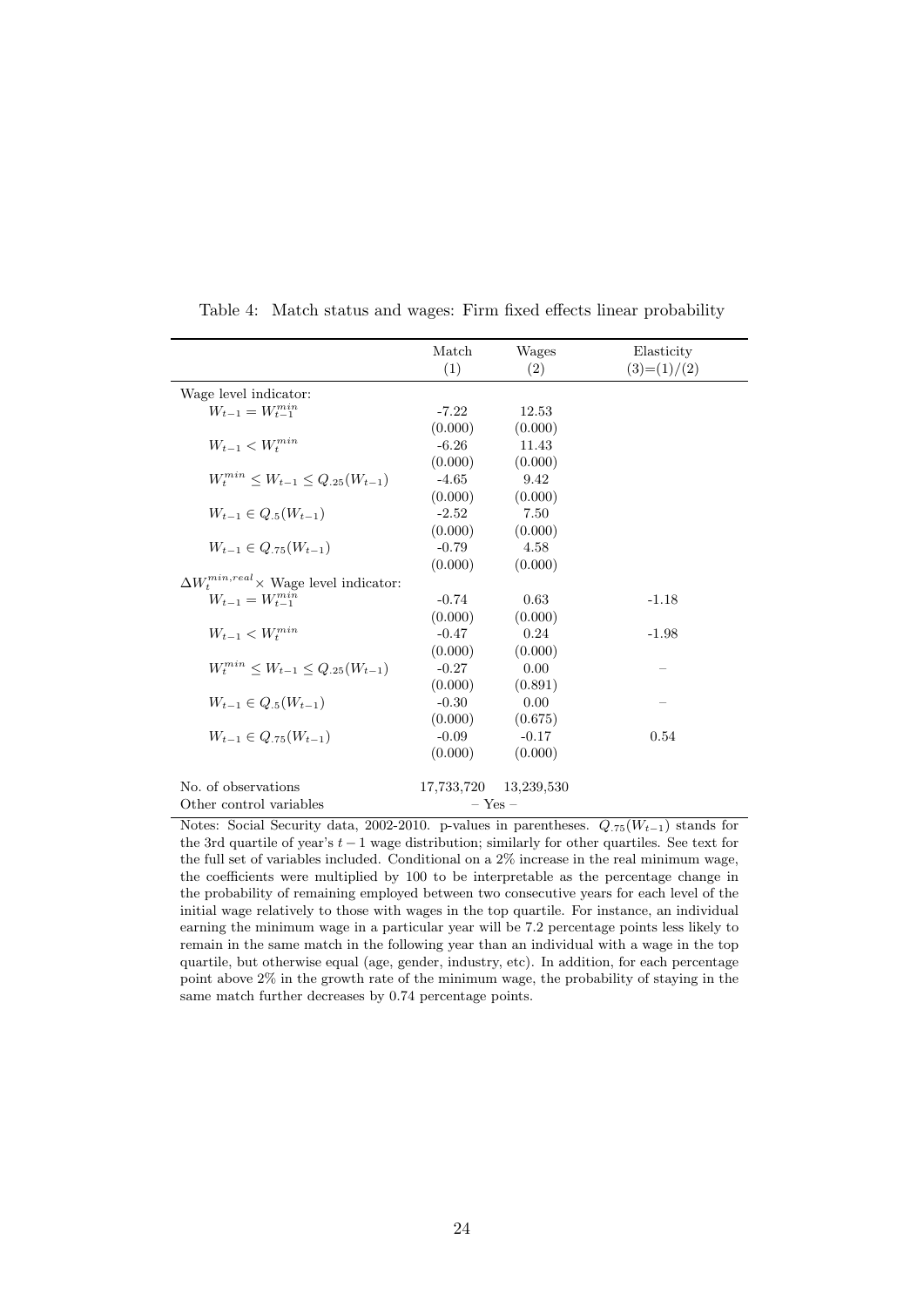<span id="page-26-0"></span>

|                                                                                | Young workers ( $<$  |                              | 25 years)                |                                                                                                                        | Manufacturing                                                                                                                          |                                  |                                                                                                                                                                                                                                                                                                         | Construction                                                                                                                                                          |                                         |                                                                                                                                                      | Services                                                                                                                                                                     |                                 |
|--------------------------------------------------------------------------------|----------------------|------------------------------|--------------------------|------------------------------------------------------------------------------------------------------------------------|----------------------------------------------------------------------------------------------------------------------------------------|----------------------------------|---------------------------------------------------------------------------------------------------------------------------------------------------------------------------------------------------------------------------------------------------------------------------------------------------------|-----------------------------------------------------------------------------------------------------------------------------------------------------------------------|-----------------------------------------|------------------------------------------------------------------------------------------------------------------------------------------------------|------------------------------------------------------------------------------------------------------------------------------------------------------------------------------|---------------------------------|
|                                                                                | Match<br>$\bigoplus$ | ۵ò<br>Wages<br>$\widehat{c}$ | $\frac{1}{2}\frac{1}{2}$ | Match<br>$\left( 4\right)$                                                                                             | Wages<br>$\widetilde{5}$                                                                                                               | $\frac{E}{\omega}$ $\frac{5}{2}$ | Match<br>$\widetilde{C}$                                                                                                                                                                                                                                                                                | Wages<br>(8)                                                                                                                                                          | $\mathbb{E}_{\widetilde{H}}$<br>$\odot$ | Match<br>(10)                                                                                                                                        | $Wages$<br>(11)                                                                                                                                                              | $\frac{E}{\omega}$ <sup>E</sup> |
| Wage level indicator:                                                          |                      |                              |                          |                                                                                                                        |                                                                                                                                        |                                  |                                                                                                                                                                                                                                                                                                         |                                                                                                                                                                       |                                         |                                                                                                                                                      |                                                                                                                                                                              |                                 |
| $W_{t-1} = W_{t-1}^{min}$                                                      | $-7.65$              |                              |                          |                                                                                                                        |                                                                                                                                        |                                  |                                                                                                                                                                                                                                                                                                         |                                                                                                                                                                       |                                         |                                                                                                                                                      |                                                                                                                                                                              |                                 |
|                                                                                | (0.000)              |                              |                          | $-6.88$<br>(0.000)                                                                                                     |                                                                                                                                        |                                  |                                                                                                                                                                                                                                                                                                         |                                                                                                                                                                       |                                         |                                                                                                                                                      |                                                                                                                                                                              |                                 |
| $W_{t-1} < W_t^{min}$                                                          | $-8.78$              |                              |                          |                                                                                                                        |                                                                                                                                        |                                  |                                                                                                                                                                                                                                                                                                         |                                                                                                                                                                       |                                         |                                                                                                                                                      |                                                                                                                                                                              |                                 |
|                                                                                | (0.000)              |                              |                          | $\begin{array}{r} -6.75 \\ (0.000) \\ -5.50 \\ (0.000) \\ (0.000) \\ -4.14 \\ (0.000) \\ -2.00 \\ (0.000) \end{array}$ |                                                                                                                                        |                                  | $\begin{array}{c} -8.00 \\ (0.000) \\ (0.000) \\ -9.31 \\ (0.000) \\ -8.19 \\ (0.000) \\ -5.88 \\ (0.000) \\ (0.000) \\ (0.000) \\ \end{array}$                                                                                                                                                         |                                                                                                                                                                       |                                         | $\begin{array}{c} -7.35 \\ (0.000) \\ -5.42 \\ (0.000) \\ -3.57 \\ (0.000) \\ -1.22 \\ (0.000) \\ (0.000) \\ (0.000) \\ (0.000) \end{array}$         |                                                                                                                                                                              |                                 |
| $W^{min}_t \leq W_{t-1} \leq Q_{.25}(W_{t-1})$                                 | $-13.83$             |                              |                          |                                                                                                                        |                                                                                                                                        |                                  |                                                                                                                                                                                                                                                                                                         |                                                                                                                                                                       |                                         |                                                                                                                                                      |                                                                                                                                                                              |                                 |
|                                                                                | (0.000)              |                              |                          |                                                                                                                        |                                                                                                                                        |                                  |                                                                                                                                                                                                                                                                                                         |                                                                                                                                                                       |                                         |                                                                                                                                                      |                                                                                                                                                                              |                                 |
| $W_{t-1}\in Q_{.5}(W_{t-1})$                                                   | $-6.24$              |                              |                          |                                                                                                                        |                                                                                                                                        |                                  |                                                                                                                                                                                                                                                                                                         |                                                                                                                                                                       |                                         |                                                                                                                                                      |                                                                                                                                                                              |                                 |
|                                                                                | (0.000)              |                              |                          |                                                                                                                        |                                                                                                                                        |                                  |                                                                                                                                                                                                                                                                                                         |                                                                                                                                                                       |                                         |                                                                                                                                                      |                                                                                                                                                                              |                                 |
| $W_{t-1}\in Q_{.75}(W_{t-1})$                                                  | $-2.83$              |                              |                          |                                                                                                                        |                                                                                                                                        |                                  |                                                                                                                                                                                                                                                                                                         |                                                                                                                                                                       |                                         |                                                                                                                                                      |                                                                                                                                                                              |                                 |
|                                                                                | (0.000)              |                              |                          |                                                                                                                        |                                                                                                                                        |                                  |                                                                                                                                                                                                                                                                                                         |                                                                                                                                                                       |                                         |                                                                                                                                                      |                                                                                                                                                                              |                                 |
| $\Delta W^{min,real}_t \times$ Wage level indicator: $W_{t-1} = W^{min}_{t-1}$ |                      |                              |                          |                                                                                                                        |                                                                                                                                        |                                  |                                                                                                                                                                                                                                                                                                         |                                                                                                                                                                       |                                         |                                                                                                                                                      |                                                                                                                                                                              |                                 |
|                                                                                | $-1.10$              | 0.69                         | $-1.60$                  |                                                                                                                        |                                                                                                                                        | $-1.72$                          |                                                                                                                                                                                                                                                                                                         |                                                                                                                                                                       | $-1.36$                                 |                                                                                                                                                      |                                                                                                                                                                              | $-0.78$                         |
|                                                                                | (0.000)              | (0.000)                      |                          | $-1.30$<br>(0.000)                                                                                                     |                                                                                                                                        |                                  |                                                                                                                                                                                                                                                                                                         |                                                                                                                                                                       |                                         |                                                                                                                                                      |                                                                                                                                                                              |                                 |
| $W_{t-1} < W_t^{\min}$                                                         | $-0.32$              | 0.32                         | $-1.02$                  |                                                                                                                        |                                                                                                                                        | 1.88                             |                                                                                                                                                                                                                                                                                                         |                                                                                                                                                                       | 1.62                                    |                                                                                                                                                      |                                                                                                                                                                              | $-0.72$                         |
|                                                                                | (0.000)              | (0.000)                      |                          | $\begin{array}{c} -0.80 \\ (0.000) \\ -0.96 \\ (0.000) \\ -0.44 \\ (0.000) \\ -0.21 \end{array}$                       |                                                                                                                                        |                                  |                                                                                                                                                                                                                                                                                                         |                                                                                                                                                                       |                                         |                                                                                                                                                      |                                                                                                                                                                              |                                 |
| $W^{min}_t \leq W_{t-1} \leq Q_{.25}(W_{t-1})$                                 | $-3.71$              | $-0.36$                      | $\overline{1}$           |                                                                                                                        |                                                                                                                                        | 3.54                             |                                                                                                                                                                                                                                                                                                         |                                                                                                                                                                       | 2.04                                    |                                                                                                                                                      |                                                                                                                                                                              |                                 |
|                                                                                | (0.000)              | (0.276)                      |                          |                                                                                                                        |                                                                                                                                        |                                  |                                                                                                                                                                                                                                                                                                         |                                                                                                                                                                       |                                         |                                                                                                                                                      |                                                                                                                                                                              |                                 |
| $W_{t-1}\in Q_{.5}(W_{t-1})$                                                   | $-0.26$              | 0.12                         | $-2.22$                  |                                                                                                                        |                                                                                                                                        | 3.27                             |                                                                                                                                                                                                                                                                                                         |                                                                                                                                                                       | 3.40                                    |                                                                                                                                                      |                                                                                                                                                                              | 0.51                            |
|                                                                                | (0.000)              | (0.000)                      |                          |                                                                                                                        |                                                                                                                                        |                                  |                                                                                                                                                                                                                                                                                                         |                                                                                                                                                                       |                                         |                                                                                                                                                      |                                                                                                                                                                              |                                 |
| $W_{t-1} \in Q_{.75}(W_{t-1})$                                                 | $-0.15$              | 0.13                         | $-1.17$                  |                                                                                                                        |                                                                                                                                        | 3.81                             |                                                                                                                                                                                                                                                                                                         |                                                                                                                                                                       | $\mathsf I$                             |                                                                                                                                                      |                                                                                                                                                                              | Ï                               |
|                                                                                | (0.000)              | (0.000)                      |                          | (0.000)                                                                                                                | $\begin{array}{c} 0.76 \\ 0.000 \\ 0.43 \\ 0.000 \\ 0.27 \\ 0.13 \\ 0.000 \\ 0.000 \\ 0.000 \\ 0.000 \\ 0.000 \\ 0.000 \\ \end{array}$ |                                  | $\begin{array}{c} 0.98 \\ -0.000 \\ 0.000 \\ -0.74 \\ 0.000 \\ 0.000 \\ -0.58 \\ 0.000 \\ -0.000 \\ 0.000 \\ 0.000 \\ 0.000 \\ 0.000 \\ 0.000 \\ 0.000 \\ 0.000 \\ 0.000 \\ 0.000 \\ 0.000 \\ 0.000 \\ 0.000 \\ 0.000 \\ 0.000 \\ 0.000 \\ 0.000 \\ 0.000 \\ 0.000 \\ 0.000 \\ 0.000 \\ 0.000 \\ 0.000$ | $\begin{array}{c} 0.72 \\ 0.000 \\ 0.46 \\ 0.000 \\ 0.28 \\ 0.28 \\ 0.000 \\ 0.000 \\ 0.000 \\ 0.000 \\ 0.02 \\ 0.02 \\ 0.02 \\ 0.02 \\ 0.02 \\ 0.032 \\ \end{array}$ |                                         | $\begin{array}{c} -0.45 \\ (0.000) \\ (0.000) \\ (0.002) \\ (0.02) \\ (0.417) \\ (0.417) \\ (0.000) \\ (0.000) \\ (0.000) \\ (0.848) \\ \end{array}$ | $\begin{array}{c} 0.58 \\ 0.000 \\ 0.12 \\ 0.000 \\ -0.14 \\ 0.000 \\ 0.000 \\ 0.000 \\ 0.000 \\ 0.000 \\ 0.000 \\ 0.000 \\ 0.000 \\ 0.000 \\ 0.000 \\ 0.000 \\ \end{array}$ |                                 |
| Other control variables<br>No. of observations                                 | 2,227,341            | 80<br>1,411,2                |                          | 4,501,769                                                                                                              | 3,636,771                                                                                                                              |                                  | 2,170,375<br>$Y$ es                                                                                                                                                                                                                                                                                     | 1,460,903                                                                                                                                                             |                                         | 1,061,576                                                                                                                                            | 8,141,856                                                                                                                                                                    |                                 |

Table 5: Match status and wages: Firm fixed effects linear probability by age level and industry Table 5: Match status and wages: Firm fixed effects linear probability by age level and industry